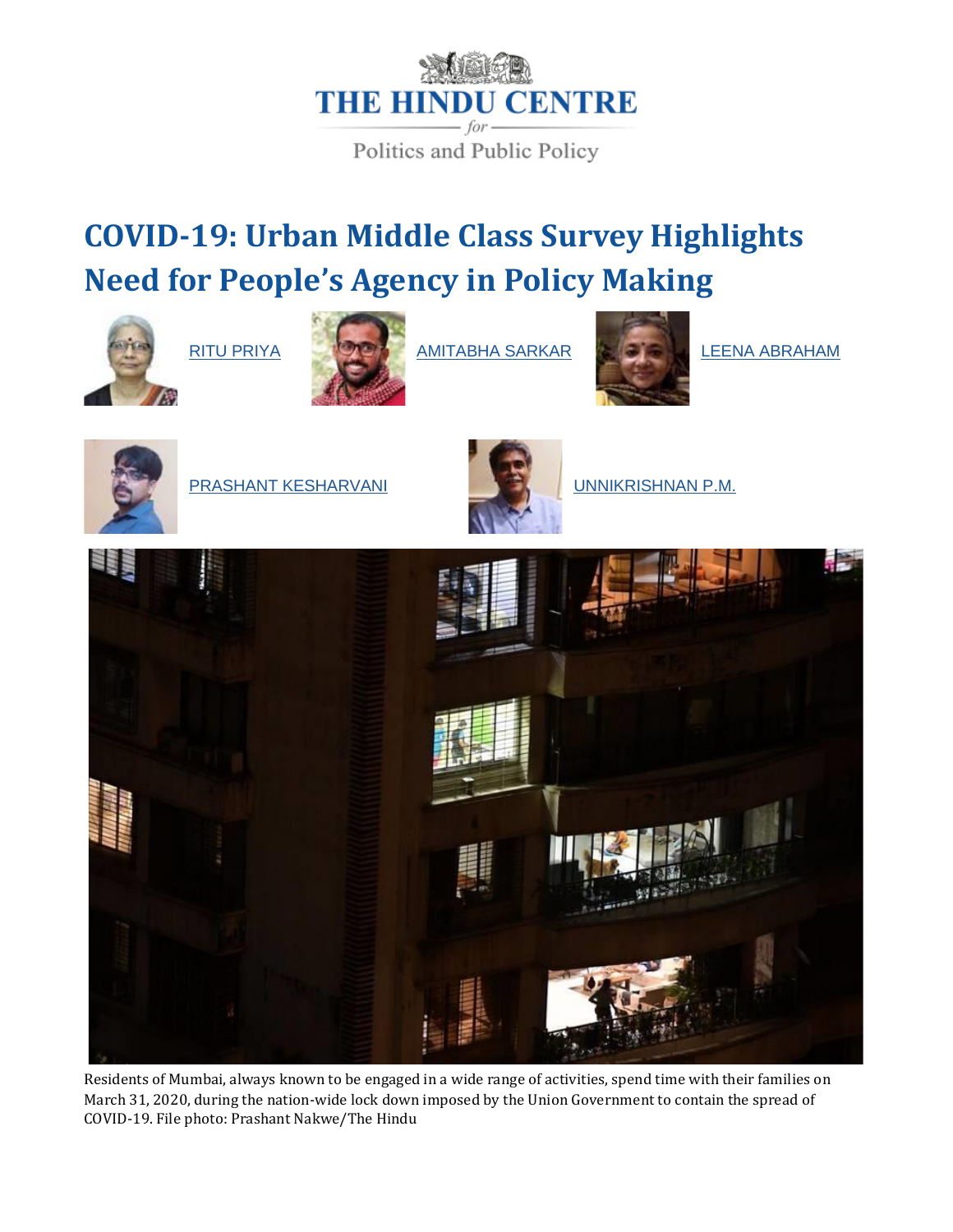**Calamities throw a critical spotlight on state policies. As the SARS-CoV-2 virus continues to mutate, governments of the world, medical researchers, clinicians, and the citizenry are scrambling for solutions and coming to terms with the COVID-19 pandemic. The deeper question of public response to government policy, however, remains unexplored to a large extent.**

**As a component of its coverage of the pandemic, The Hindu Centre for Politics and Public Policy, which publishes an up-to-date compendium on the responses by the Government of India and the World Health Organization, and special articles on the impact of the pandemic, hosts a Report on a 10-city survey on the 'Health Seeking Behaviour and Experience of the Lockdown among the Indian Urban Middle Class in the Early Phase of the COVID-19 Pandemic', by The Holistic Health Systems Research Network (HHSRN), a pan-India, multi-disciplinary network of scholars from diverse fields such as Public Health, Anthropology, Psychology, and Sociology.**

**In this article,** *Ritu Priya, Amitabha Sarkar, Leena Abraham, Prashant Kesharvani, and P. Unnikrishnan***, provide an overview of the Survey, which foregrounds the issues faced by the urban middle class and provides an insight into how this politically significant population responded to government policies between March and June of 2020. The online Survey, based on a sample of 1,138 households, was held between May 1 and June 12, 2020.**

# **Introduction**

andemics pose severe challenges to public policy practitioners. The manner in which countries across the world reacted and responded to the outbreak of the Coronavirus Disease-2019 (COVID-19) is the latest case in point. This respiratory disease that took the form of a pandemic opened up a phase of uncertainty worldwide. The threats from pandemics such as the COVID-19 are tremendous, especially in their early phase. Grave uncertainties engulfed the possible magnitude of spread of the causative SARS-CoV-2 virus, and its effects in terms of disease and mortality among the infected. To confound policy makers further, the knowledge available to effectively contain and treat the viral infection was thoroughly inadequate. The initial global response was first to deny and then impose strong measures that brought several economies to a standstill. P

Governments and the citizenry reacted to the pandemic in different ways. The former, after initial hesitation and incomprehension about the magnitude of the looming crisis, attempted to address it with strong measures (The Hindu Net Desk 2020). The citizenry — this included communities, families and individuals, civil society and businesses — understood the risk posed by the pandemic and took steps to protect themselves and others, often on their own initiative. Initial responses are important as they set the path for the pandemic (Bickley et.al, 2021) and how it is managed. For instance, countries with early closure of borders and activities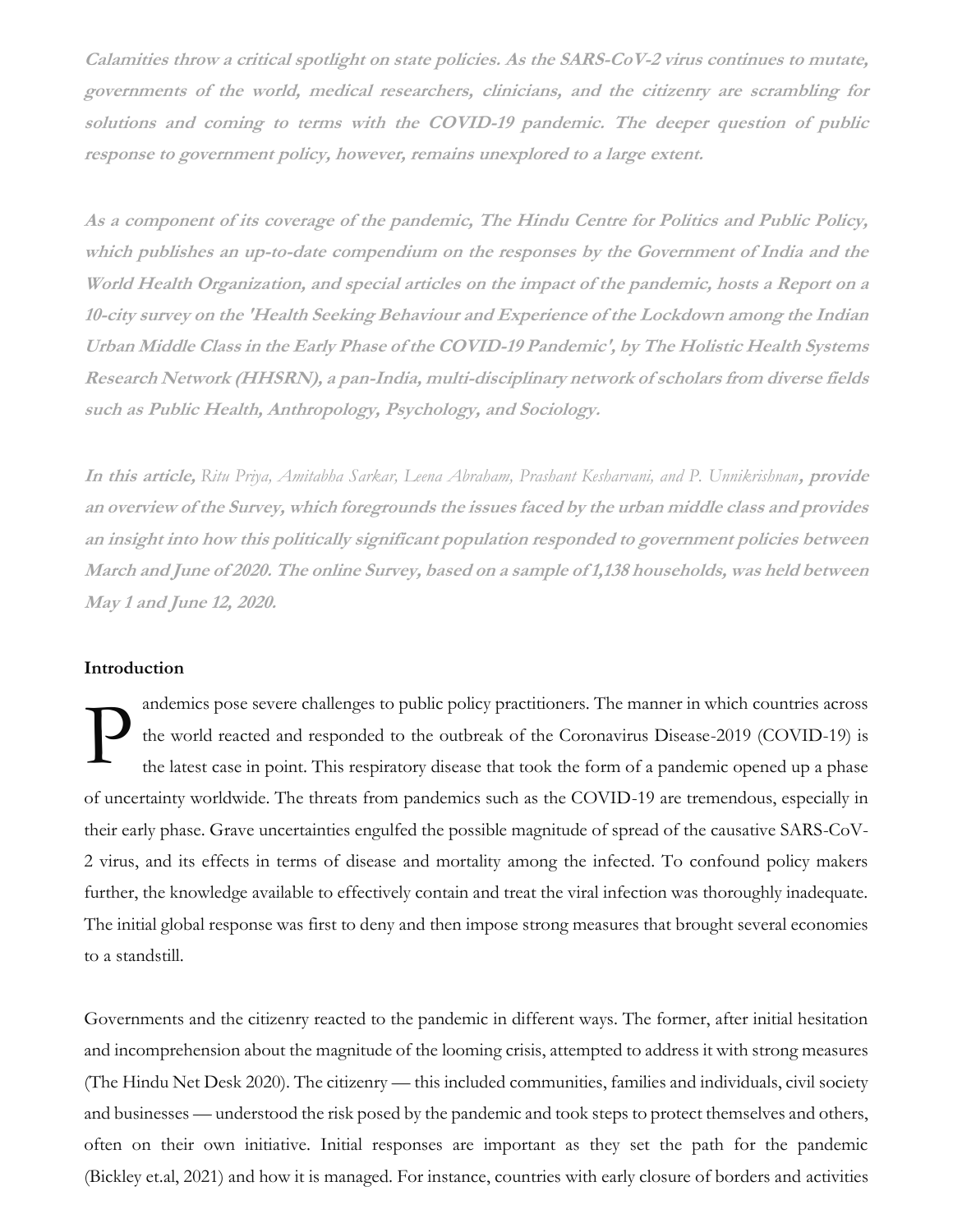did better in terms of prevention than those that waited for the disease to spread and to be identified on a large enough scale before the Non-Pharmaceutical Interventions (NPIs) such as lockdowns, masking and physical distancing were enforced (Gwee et al, 2021; Grepin et al, 2020). In general, the initial phase of pandemics also creates a policy frame that continues to be in place through the entire pandemic period, albeit with constantly calibrated course corrections. This is also the phase in which the image of the pandemic is imprinted in the popular mind and, hence, shapes subsequent public behaviour despite changing conditions and state responses.

Such a pandemic not only has geographical proliferation but is also non-discriminatory as it can potentially affect both the rich and the poor. On the one hand, there is high demand for health care services resulting in

**Countries with early closure of borders and activities did better in terms of prevention than those that waited for the disease to spread.**

a population-level medical emergency. The possible overwhelming of health systems, therefore, justifies the adoption of strong regulatory measures across societies. On the other hand, restrictions on social, economic,

political, and cultural activities impact all segments of the population, albeit in varying degrees. These combine to create conditions requiring peoples' struggles for access to rights, justice, and entitlements. Public health approaches to the pandemic must, therefore, consider all these dimensions. Ignoring the non-medical aspects leads to much additional suffering, as witnessed among the urban informal sector migrant workers in India (Khanna, 2020). Similarly, there has been much unnecessary suffering worldwide due to the lack of contextspecific, people-centered health care, a bane of the neo-liberal era (Sarkar, Liu, Jin, Xie & Zheng, 2020).

The governance response to the pandemic in March and after was largely two-fold: universal and unilateral imposition of Non-Pharmaceutical Interventions (NPIs) across the country to curb the spread of the virus and, subsequently, social security support to mitigate impact of the NPIs, especially for those at the lower rungs of society (Boin et al., 2021). These responses conveyed a lack of agency of the ordinary citizen, who was required to sit back at home, keep distance from others, and comply with advisories issued by states and multilateral organisations such as the World Health Organization (WHO) to keep one's own family protected. The most devastating manifestation of this lack of agency was observed in the plight of the migrant workers, who were deprived of their position as urban citizens and plodded their own ways back to their distant villages after the Government of India announced a nearly immediate and total lockdown across the country on the evening of March 24, 2020, with effect from the same midnight.

Such NPIs, meant to minimise the spread of the virus, were based on the understanding that hospital services will get overwhelmed and that the institutional health care systems would require time and resources to gear up and meet the exceptional demands that had to be met almost instantaneously. Research for vaccine development commenced in an emergency mode across the world. However, in this process, routine health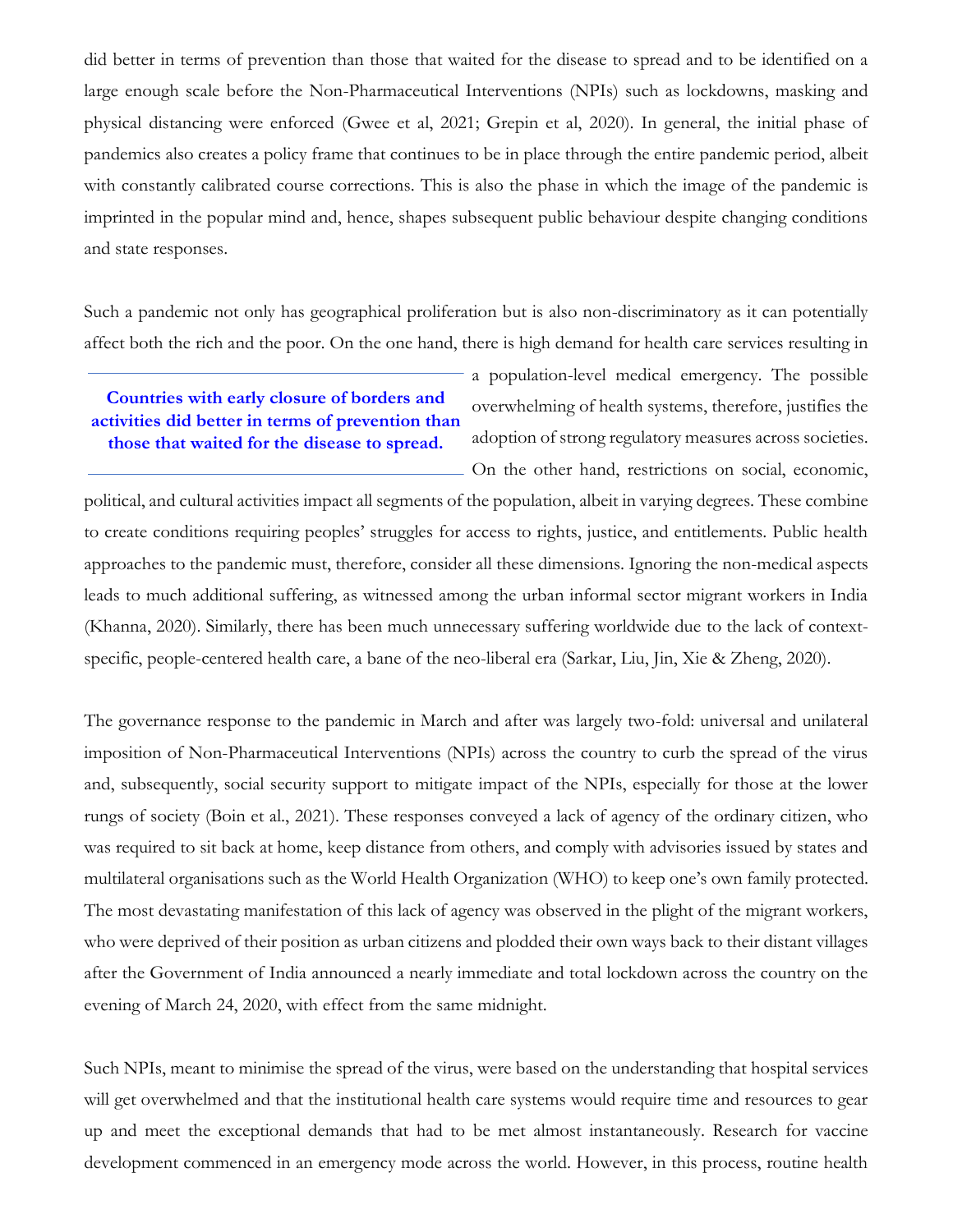care at primary and secondary levels for COVID-19 and non-COVID illnesses took a back seat. It is here that people made their own efforts to identify and adopt steps to protect themselves and their communities. The behavioural modifications by the citizens were based on their observations of government decisions and health advisories, as well as socially available experiences and cultural practices.

# **[Health Seeking Behaviour and Experience of the Lockdown among the Indian Urban Middle Class](https://hhsrn.org/spotlight/Health-Seeking-Behavior-and-Experience-of-the-Lockdown-among-the-Indian-Urban-Middle-Class-in-Early-Phase-of-the-COVID-19-Pandemic-A-Survey/2911/)  [in the Early Phase of the COVID-19 Pandemic: A Survey across Ten Cities](https://hhsrn.org/spotlight/Health-Seeking-Behavior-and-Experience-of-the-Lockdown-among-the-Indian-Urban-Middle-Class-in-Early-Phase-of-the-COVID-19-Pandemic-A-Survey/2911/)**

**Source**: The Holistic Health Systems Research Network

Thi[s](https://www.thehinducentre.com/the-arena/current-issues/article38250272.ece#one1) article discusses the policy implications of findings from a survey on urban middle class<sup>1</sup> responses from 10 cities in India in the early phase of the pandemic. The survey, conducted between May 1, 2020, and June 12, 2020, was designed to capture the multi-dimensional experience of the pandemic and the lockdown as well as the actions taken by the middle class to safeguard themselves from COVID-19. This article aims to provide a framework that aids health systems to plan, design, and implement actionable measures to tackle the current and future pandemics, and to design post-COVID health service systems from the people's perspective vis-a-vis the state.

## **I. The pandemic, the lockdown, and the middle class**

For the migrant working class in the informal sector, the loss of livelihood and the inability to meet the basic necessities of everyday living, such as housing and food, were the major concerns. Consequently, waves of workers and their families were forced into long treks to their faraway homes along roads and railway tracks crisscrossing the country. The middle class, in contrast, remained cloistered in their homes, with their health risk perceptions and economic insecurities less visible to the public eye.

That said, the middle class was not just sitting and waiting for the pandemic to abate or the vaccine to come to its rescue as the saviour. Based on its assessment of the risks posed by the pandemic on health and in other spheres of their lives, they too devised ways of handling the risks. These included taking to online social interaction to minimise face-to-face encounters with outsiders, or using home remedies to serve as immunity boo[s](https://www.thehinducentre.com/the-arena/current-issues/article38250272.ece#two2)ters. Some of these were in conformity with government guidelines<sup>2</sup>, while others went beyond what was being advised.

The middle class is a dynamic entity with its prowess in multiple spheres. Its economic access through income opportunities, and its social and cultural capital propel it to a position of power and privilege and providing societal leadership (Prabhu 2015).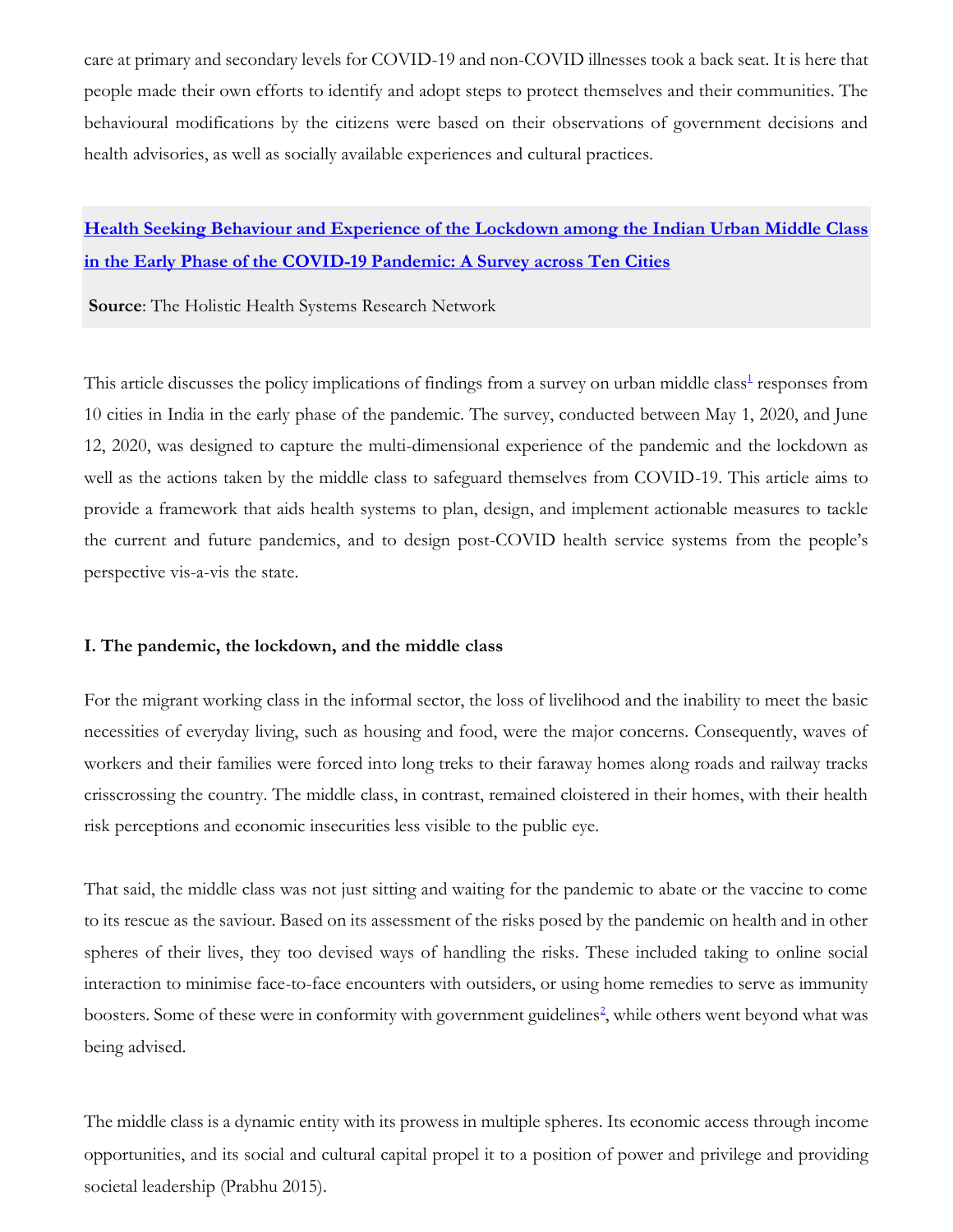India's middle class has been steadily increasing in size since 1991, fuelled by pro-market liberalisation policies. One study showed that the number of households with disposable annual incomes of more than about ₹6 lakh (\$10,000 in 2015) had increased from 2.5 million in 1990 to nearly 50 million in 2015 (Roy, 2018). According to the India Human Development Survey II (2011–12), 28.05 per cent of total Indian population was in the middle-class category, and a majority of them (16.24 per cent) were residing in urban areas (Aslany, 2019). In the post-liberalisation period, the middle class has emerged as a politically facilitated social group, particularly in cities. This group is primarily urban-oriented, speaks English, is salaried or self-employed, and commonly advocates globalisation (Fernandes, 2006, 2011).

Its influence on society is substantial because of its overwhelming presence in politics, administration, academia, media, and many other platforms. These positional advantages empowered them to become a selfreliant segment of society that has access to material resources, the capacity to shape public discourse, and the opportunity to mobilise social capital.

A multi-disciplinary study on how this economically advantaged, socially agile, and politically powerful group responded to the COVID-19 pandemic is, therefore, illuminating. There are several studies on the impact of the lockdown in the early phase of the pandemic on the urban and rural poor, but none on the middle class (Kesar et al 2021; Mishra et al, 2021; Wasdani and Prasad, 2020; Auerbach and Thachil, 2020). While the severe plight of the poor rightly warranted greater attention, popular understandings of the thoughts and actions of the middle class were largely those that were hastily drawn impressions from social media and other non-rigorous sources of information. This is the larger context in which a group of researchers interested in public health and related subjects — the Holistic Health Systems Research Network (HHSRN) — carried out the online survey among the urban middle class.

### **II. The Survey**

During the period of the first intense lockdown in 2020, the policy responses of the Union and State governments were directed towards migrant and other working-class population to alleviate their socioeconomic distress caused by the pandemic. Policy makers in a resource-poor economy perhaps expected that the urban middle class would take care of itself. For instance, other than waiver of compound interest on loans or deferment of payment of equated monthly instalments for housing and car loans drawn from nationalised banks during the lockdown period, the middle class was not considered for any major financial relief (Rajagopal, 2020). Therefore, the ground reality was that the positive interventions — irrespective of whether they were effective enough or not — were specific to vulnerable populations, while all sections of the population, including the urban middle class, were impacted by the heightened physical and psychological insecurities caused by the lack of public health interventions to prevent the spread of the disease,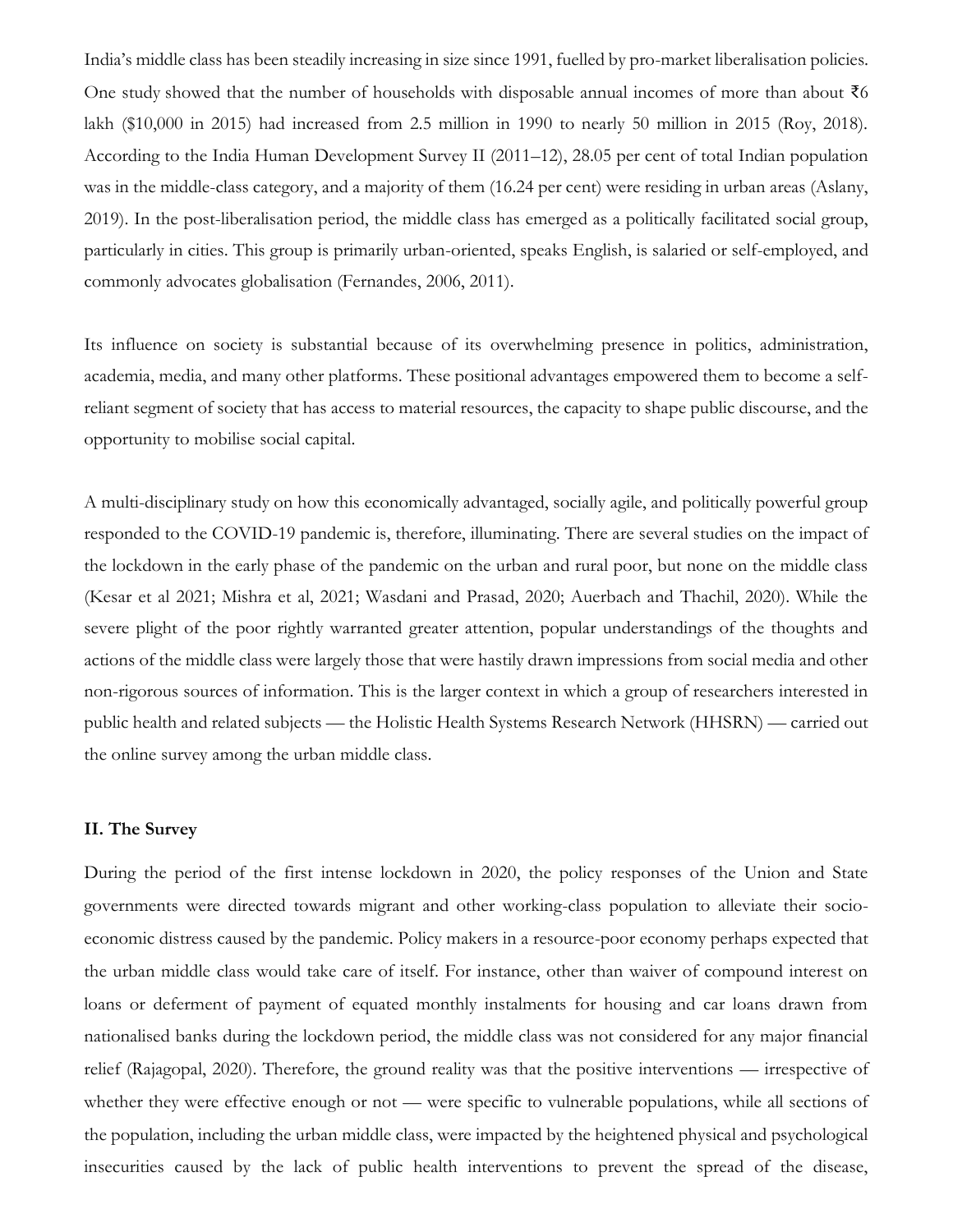(including limited implementation of the track-test-treat model and poor quarantine and isolation facilities in several States).

It is this complex and contrasting scenario of the early phase of the COVID-19 pandemic that the survey attempted to capture i.e., the risk perception, health seeking behaviour, and experience of lockdown among India's urban middle class between end-March and early-June 2020. This time period is significant because the national lockdown was imposed on March 24 for 21 days, then extended several times up to June 30, 2021 and thereafter, with graded relaxations.

Priya et al, (2020) point out that the urban middle class was the section of the population in which the COVID-19 infection largely manifested itself in the initial months of the pandemic in India. Since the source of infection was mostly linked to international travel, and testing was being done among the travellers and their contacts, cases identified tended to be from the urban centres and the middle class, even though international travellers do include the international migrant manual workers.

In comparison with the poorer sections, the urban middle class was also the segment with the social and economic capacity to not only practise most of the 'COVID-appropriate' preventive measures being prescribed but also adopt additional measures that

it considered appropriate to deal with the situation. To elaborate: it was *not* the section incapacitated by the lockdown, unlike the poorer sections of urban manual workers. How the initial phase of the

**The findings throw light on what people experienced despite being insulated from total loss of livelihoods and income and demonstrate the agency of the people during times of uncertainty.**

pandemic impacted the urban middle class and how it responded to it in this phase is what this survey captured. The findings throw light on what people experienced despite being insulated from total loss of livelihoods and income. The findings also demonstrate the agency of the people during times of uncertainty and crisis in their adoption of health seeking behaviours.

**Methodology:** Online data was collected using a Google Form across 10 cities covering all the regions of the country (Delhi, Jaipur, Mumbai, Chennai, Bengaluru, Kochi, Indore, Raipur, Kolkata, Guwahati), with a total sample of 1,138 households, including a minimum of 100 households from each city, from May 1 to June 12, 2020.

The survey questions focused on three dimensions:

- 1. risk perception and preventive practices as well as curative health-seeking behaviour;
- 2. changes in material conditions of income and access to goods and services; and
- 3. the psychological and mental health conditions of the respondents.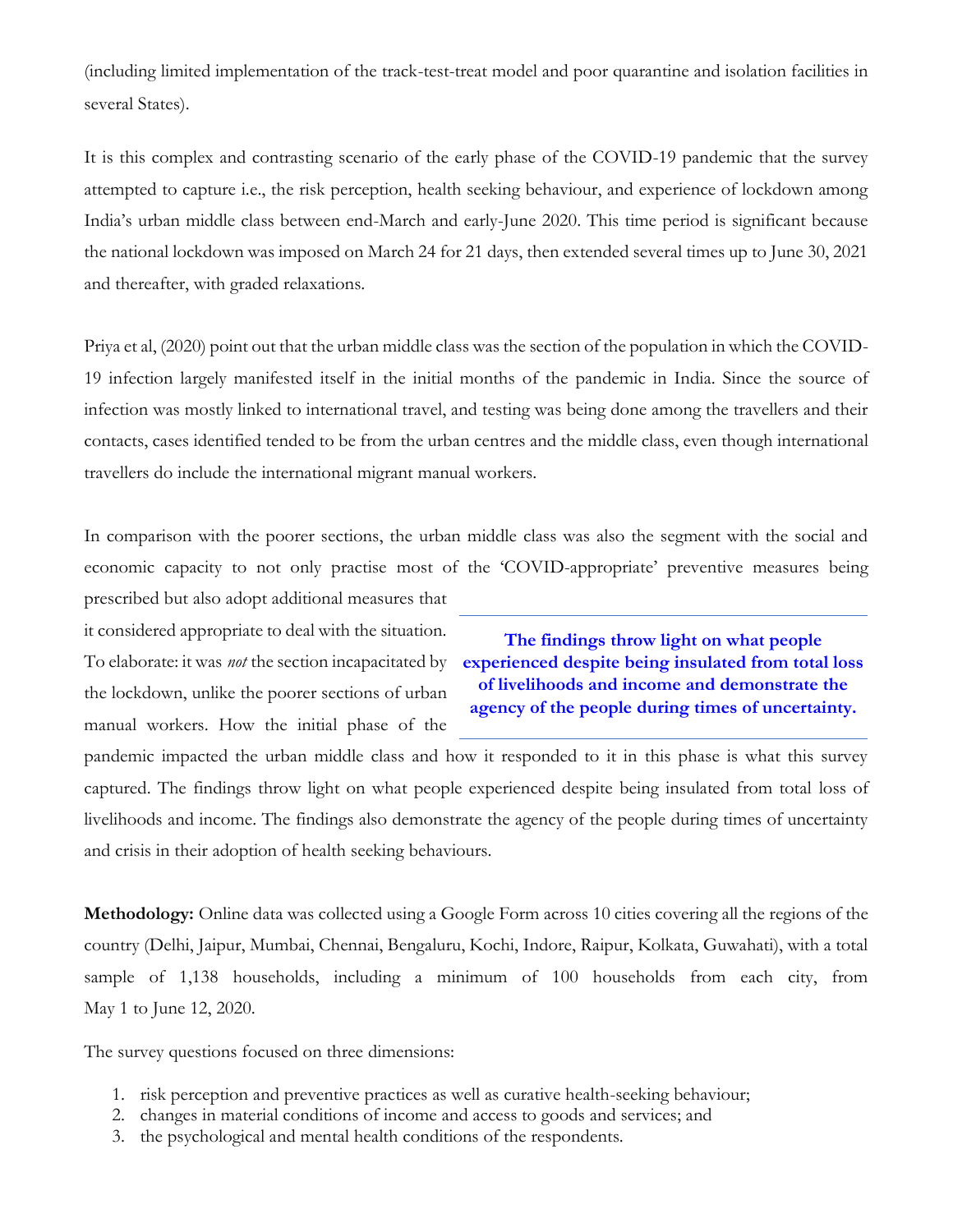The questions varied from multiple choice ones with tick boxes to open-ended queries with space provided for the respondents to share their experience in their own words. The findings give an overview of choices that people of the middle class went by to keep a balance between their physical, economic, social, and mental wellbeing.

As the spread of the Indian urban middle class is diverse (from developed States to underdeveloped States, tier-I cities to tier-II cities and towns), the respondents were selected on the basis of two distinct uniform criteria — occupation (professionals, white collar workers, small to big business owners), ownership of 4-wheeled automobile and /or house in a middle class location. Persons 18 years and above were the respondents, with almost equal number of women and men, and a variable income bracket ranging from Rs. 2,000 per capita per month to Rs. 2 lakhs per capita per month. This wide range of income brackets reflects the variations across tier-I cities (such as Mumbai, Delhi, Chennai) and tier-II cities (Indore, Raipur, Jaipur) as well as occupations from small businesspersons to bigger businesspersons and salaried professionals.

The standardised Google Form used for online data collection was almost always self-administered barring an insignificant number of exceptions when telephone/Skype calls were used to provide technical help to fill the Form. Given the timing of the survey, the study captured the impact of the most stringent phase of the lockdown on the middle class in the 10 cities. In addition to the survey, the study drew from relevant qualitative literature and quantitative databases such as the Worldometer corona virus, Ministry of Health and Family Welfare COVID dashboard, and city-specific data sources.

The findings of the survey were analysed in three ways. Descriptive and inferential statistics were used with the quantifiable data. The responses on impact of the pandemic and lockdown were analysed as the aggregate means of the 10-city data, with correlations by age, gender and income categories (tables in full report). Variations in means across the cities are also reflected in the tables. For this article, responses to the multiple items to capture a specific dimension (such as 'worries due to COVID' and 'symptoms of mental stress') were brought together by calculating a composite score that facilitates comparison of the dimension across cities/states.

For the health seeking behaviour, the protective practices adopted against COVID-19 were aggregated as means. For treatment accessed, a separate analysis was done for those with COVID-19-like symptoms and for those with non-COVID-19 illness/health care needs. In each case, the knowledge system used (Allopathy, Ayurveda, Homeopathy and Bach Flower Remedies, Unani, Siddha, Tibetan Medicine or home remedies) and the sources from where care was accessed (public, private, self-medication or repeated earlier prescriptions or prescription by a chemist) were analysed as proportions of those needing treatment. Additionally, a thematic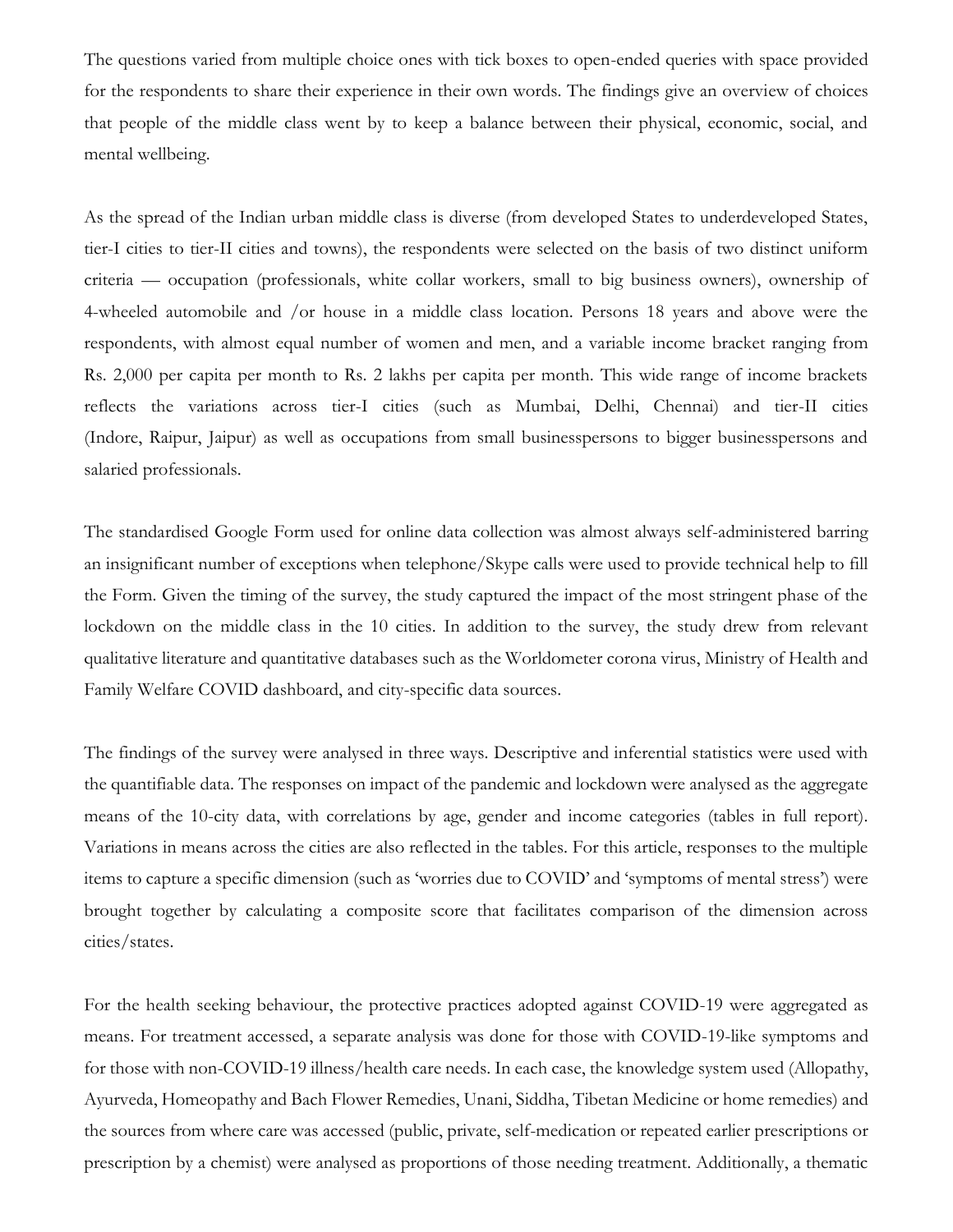analysis of the open-ended questions posed to the respondents was carried out. Finally, the survey's findings were subjected to a policy analysis to discuss the applicability of the findings and their political, scientific, and operational relevance.

City-specific dynamics were incorporated in the survey by the geographically diverse and multi-disciplinary network of researchers who administered the forms through email and WhatsApp that brought in as much diversity as possible. Although the sample does not claim representativeness, the rich diversity in composition of the team of researchers (from age groups 30 years to 60 years, with diverse social backgrounds of economic class, religion, caste, gender and region), ensured that a wide spectrum of respondents from the middle class was surveyed for the study. (The researchers had worked together earlier and while confined to their homes in the lockdown, shared their concerns and, thus, initiated work on the study on a voluntary basis in April 2020).

Importantly, the contributions of scholars in the research team who come from various disciplines, such as Public Health, Medicine, Sociology, Anthropology, Psychology, Ayurveda, Public Policy, and Systems Studies, enriched the processes of developing the questionnaire, interpreting the data, and arriving at the policy recommendations. (Systems studies is an inter-disciplinary field studying the various inter-related components and dimensions of a system that may be natural or man-made or a combination of the two.) Such multidisciplinary perspectives, knitted together into an inter-disciplinary conceptualisation, are important in the study of public health issues, including crises such as pandemics, because of the multidimensional determinants of health and healthcare. The advantages of such an approach in the study is reflected in the themes explored, analysis of data and in the emergence of policy implications.

## **III. Findings and Discussion**

COVID-19 was primarily a physical threat for the entire population but, until the time of this survey, for most people it was not a first-hand encounter. As none of the respondents or their family members had tested positive, the pandemic became visible to them only through the mass media, both official and commercial, and the social media. For the urban middle class, the strict restrictions on international flights since early March 2020, brought the possible seriousness of the pandemic closer home. The *janata curfew* on Sunday, March 22, 2020, and then the complete lockdown from the midnight of March 24-25, 2020, made it a serious affair affecting all dimensions of life. For all of India, the cases and deaths tracker showed a mere three cases and no deaths on March 1, soaring to 2,000 cases and 58 deaths by March 31, 2020. The numbers then started to climb steeply through April and May, hitting over three lakh cases and 8,000 deaths by June 12, 2020 (Data sourced from [https://www.covid19india.org/\)](https://www.covid19india.org/).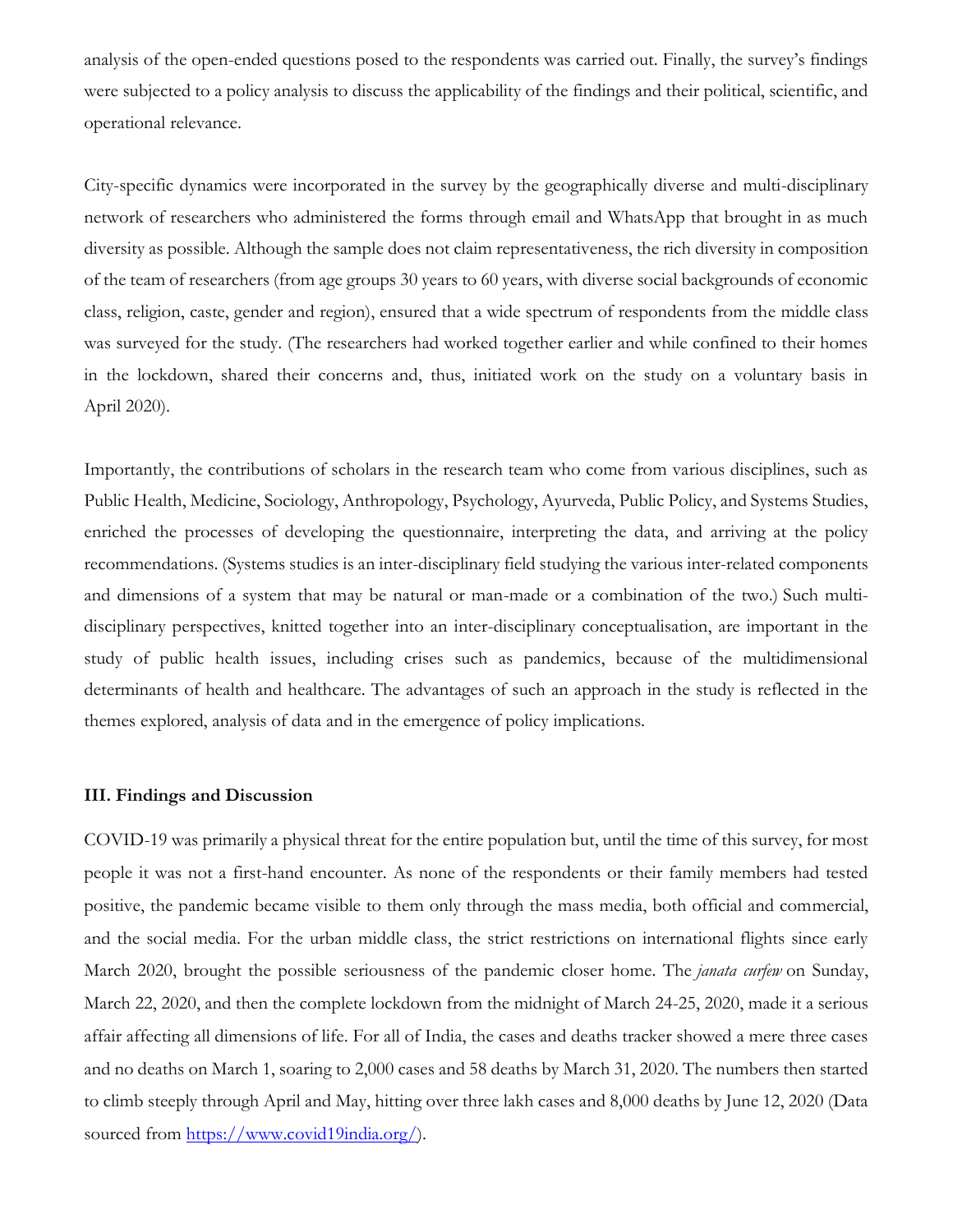

**Figure 1: All-India Epidemic Curve until the Survey Period (January - June 2020)**

**Source**: HHSRN, 2021. Health Seeking Behaviour and Experience of the Lockdown among the Indian Urban Middle Class in Early Phase of the COVID-19 Pandemic: A Survey across Ten Cities.

Recommendations/advisories were given by many scientific bodies/institutions, most notably the WHO and the Indian Council of Medical Research (ICMR), Government of India. The data and the preventive advisories were relayed very prominently by the mass media. A perusal of the advisories reveal the manner in which the Government of India, the WHO, and other medical institutions initially reacted, and then responded, to the unfolding pandemic.

The earliest advisories from January 2020 by the Ministry of Health and Family Welfare were about international travel cautions and restrictions; those by the Ministry of AYUSH's were about immune-booster remedies of the various systems; and the ICMR put out guidelines for surveillance, testing and isolation, contact tracing and quarantine. However, the mass advisories since mid-March 2020 were in terms of the NPIs, 'social distancing', hand hygiene and sanitisation of surfaces in contact with human hands, homeisolation of cases, and quarantine of possible contacts and cases. An advisory about wearing masks came by mid-April after a public controversy where WHO and ICMR explicitly denied its value. Images and perceptions created by all this impacted the middle class.

The findings of the survey are discussed under two broad themes: (i) health risk perception and health seeking behaviour, and (ii) material and affective impact of the lockdown during the early months of the pandemic.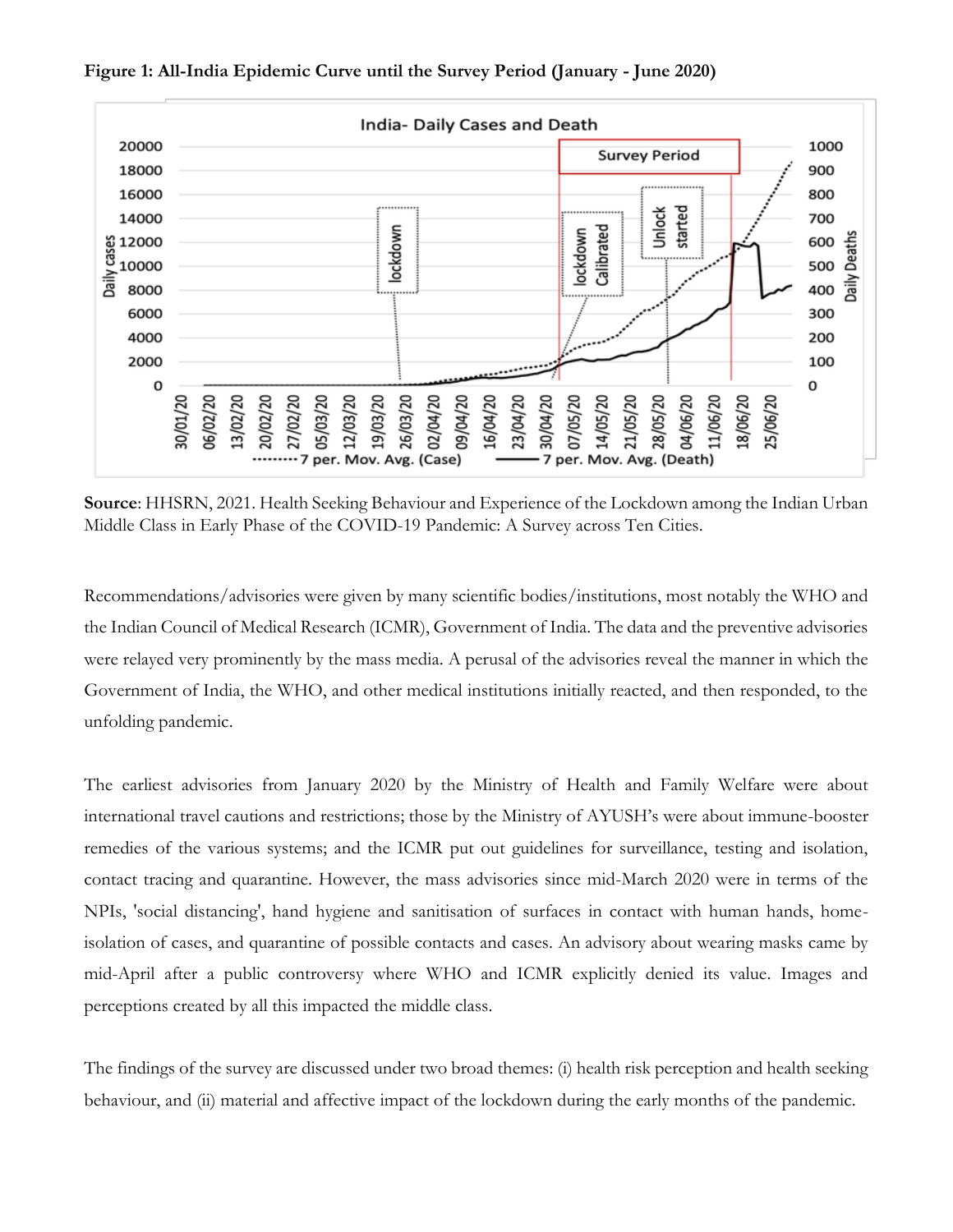#### **Health Risk Perception and Health Seeking Behaviour**

**COVID-19 risk perceptions and related fallouts:** Although the risk perception of COVID-19 was high among the respondents, the most common worry at the time of this survey was about the infection spreading in their locality and about access to and quality of health care services, less about contracting the infection individually. This low level of anxiety was probably because of no direct experience of infection and the early imposition of lockdown that cocooned the middle classes. Almost 58 per cent respondents from all the 10 cities reported their anxiety about the possible spread of COVID-19 infection in their localities, while the worry about themselves or their family members getting infected was less (31 per cent about self and 52 per cent for elder members) due to their secured position and implementation of protective practices.

About 51 per cent respondents were concerned about the quality of services in government health facilities for COVID-19 care. Until May 2020, the health service interventions were provided largely by the public system. The media representation of government-run COVID-19 care facilities reinforced the fears of the middle class, which is sceptical about government health care even in normal times. Conversely, Kochi was the only city where those surveyed were the least apprehensive about government health services, including quarantine facilities and testing centres as well as the spread of infection in their locality (10 per cent to 28 cent). This seems to reflect the levels of trust in the government health services in normal times.

The survey also revealed that almost one-third (32 per cent) of the respondents had expressed their doubts over the knowledge of the experts about COVID-19. In cities like Indore (48 per cent) and Mumbai (41 per cent), this proportion was quite high. In the case of COVID-19 testing, close to half of the respondents (45 per cent) were unsure about the steps to follow for themselves or their family members. This again seems to reflect the levels of trust in the government health services in normal times, in addition to the uncertainty of knowledge and operations that is inevitable at the beginning of any new pandemic.

The experience of lockdown and the disruptions in daily life caused by it as well as worries related to the infection and consequent medical-care needs raised concerns over mental health too. Respondents from various cities expressed different extent of fear and anxiety: for themselves (13 per cent in Kochi to 44 per cent in Kolkata), close family members (34 per cent in Indore to 73 per cent in Kolkata), friends (27 per cent in Indore to 57 per cent in Kolkata) and domestic helps (26 per cent in Indore to 64 per cent in Kolkata) about getting infected from the virus.

#### **Trust Deficit and Stress**

The city-wise composite scores generated from responses for questions related to worries about COVID-19 showed that Kochi residents experienced the least anxiety on this account (see Table 1). Worries about jobs or business and incomes was also low in Kochi, though similar to many other cities, with the other tier-2 cities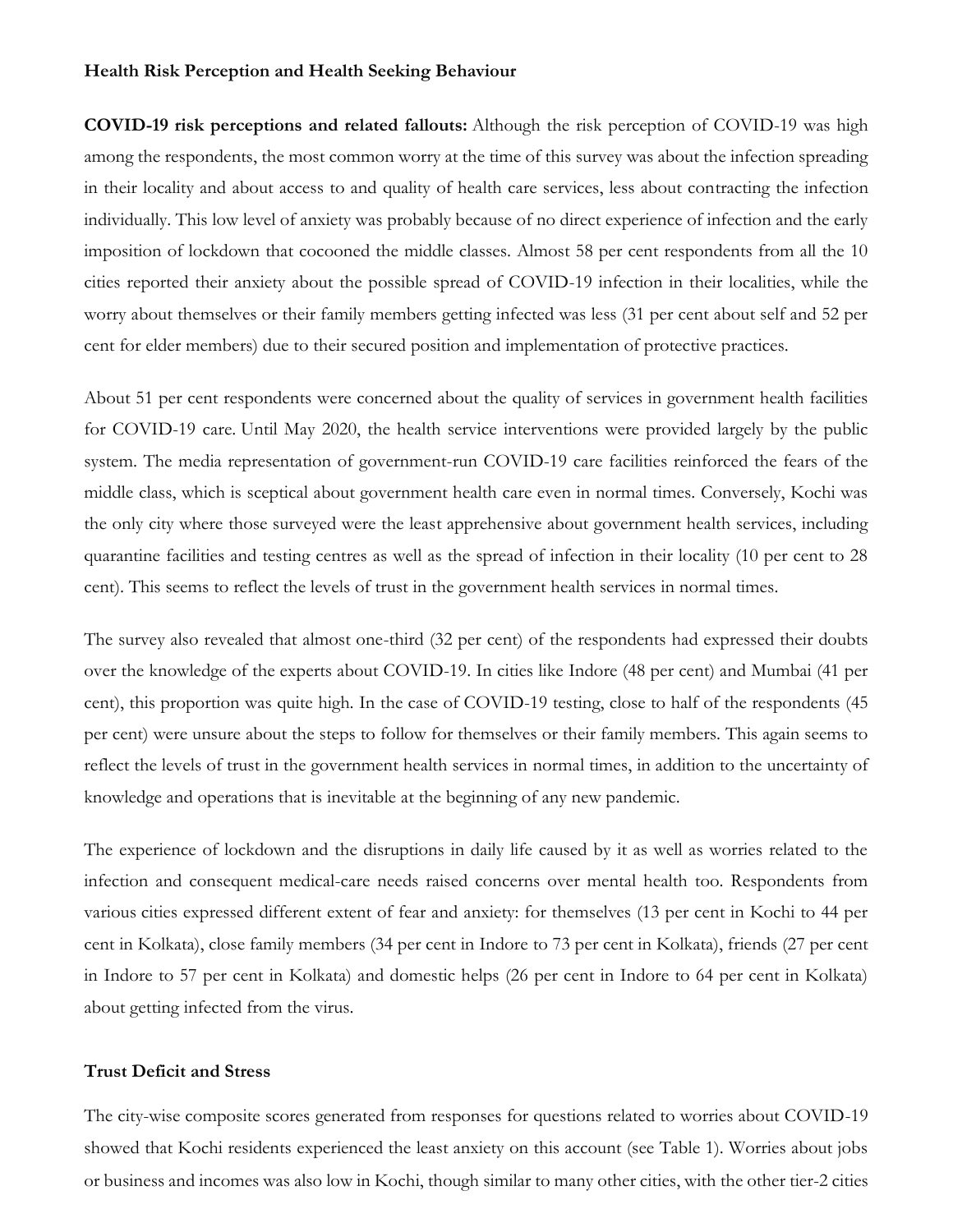Jaipur, Raipur and Indore being the most worried. As a consequence, negative impact on sense of security was reported markedly lower in Kochi relative to other cities. And the symptoms of mental stress were also among the two lowest there, Bengaluru being the other. Thus, we find that the trust in public systems in Kochi, bolstered by the state government's response to the pandemic and its transparent communication about it, led to least worries, and that translated into least impact on sense of security among the people as well as least manifestations of mental stress (Table 1).

| Table 1: Inter-City Comparison of Worries about COVID-19 and Psychological Impact (May-June 2020) |  |  |
|---------------------------------------------------------------------------------------------------|--|--|
|---------------------------------------------------------------------------------------------------|--|--|

|                                | <b>Worries about COVID-19</b><br><b>Spread and Public</b><br>Health Services# | <b>Worries</b> about<br><b>Job/Business</b><br>and Income## | Impact on<br>Sense of<br>Security### | <b>Self Reported</b><br><b>Symptoms</b><br>of Mental<br>Stress#### |
|--------------------------------|-------------------------------------------------------------------------------|-------------------------------------------------------------|--------------------------------------|--------------------------------------------------------------------|
| Name of the City               | Mean<br>$(95\% \text{ CI})$                                                   | Mean<br>$(95\% \text{ CI})$                                 | Categorically<br>Negative $(\%)$     | Mean<br>(95% CI)                                                   |
| Overall                        | 3.81<br>$(3.75 - 3.86)$                                                       | 2.90<br>$(2.84 - 2.96)$                                     | 33.1                                 | 2.56<br>$(2.52 - 2.59)$                                            |
| <b>National Capital Region</b> | 4.01<br>$(3.87 - 4.15)$                                                       | 2.88<br>$(2.72 - 3.04)$                                     | 35.9                                 | 2.73<br>$(2.64 - 2.83)$                                            |
| Mumbai Metropolitan Region     | 4.02<br>$(3.84 - 4.19)$                                                       | 2.76<br>$(2.56 - 2.96)$                                     | 28.6                                 | 2.47<br>$(2.37 - 2.57)$                                            |
| Kolkata Metropolitan Area      | 4.11<br>$(3.96 - 4.26)$                                                       | 2.78<br>$(2.59 - 2.97)$                                     | 43.3                                 | 2.78<br>$(2.67 - 2.90)$                                            |
| Chennai Metropolitan Area      | 3.77<br>$(3.59 - 3.95)$                                                       | 2.55<br>$(2.36 - 2.73)$                                     | 27.3                                 | 2.38<br>$(2.29 - 2.47)$                                            |
| Kamrup Metropolitan Area       | 3.77<br>$(3.64 - 3.90)$                                                       | 2.80<br>$(2.63 - 2.97)$                                     | 23.0                                 | 2.63<br>$(2.54 - 2.73)$                                            |
| Bengaluru                      | 3.64<br>$(3.44 - 3.84)$                                                       | 2.77<br>$(2.57 - 2.97)$                                     | 27.8                                 | 2.32<br>$(2.23 - 2.41)$                                            |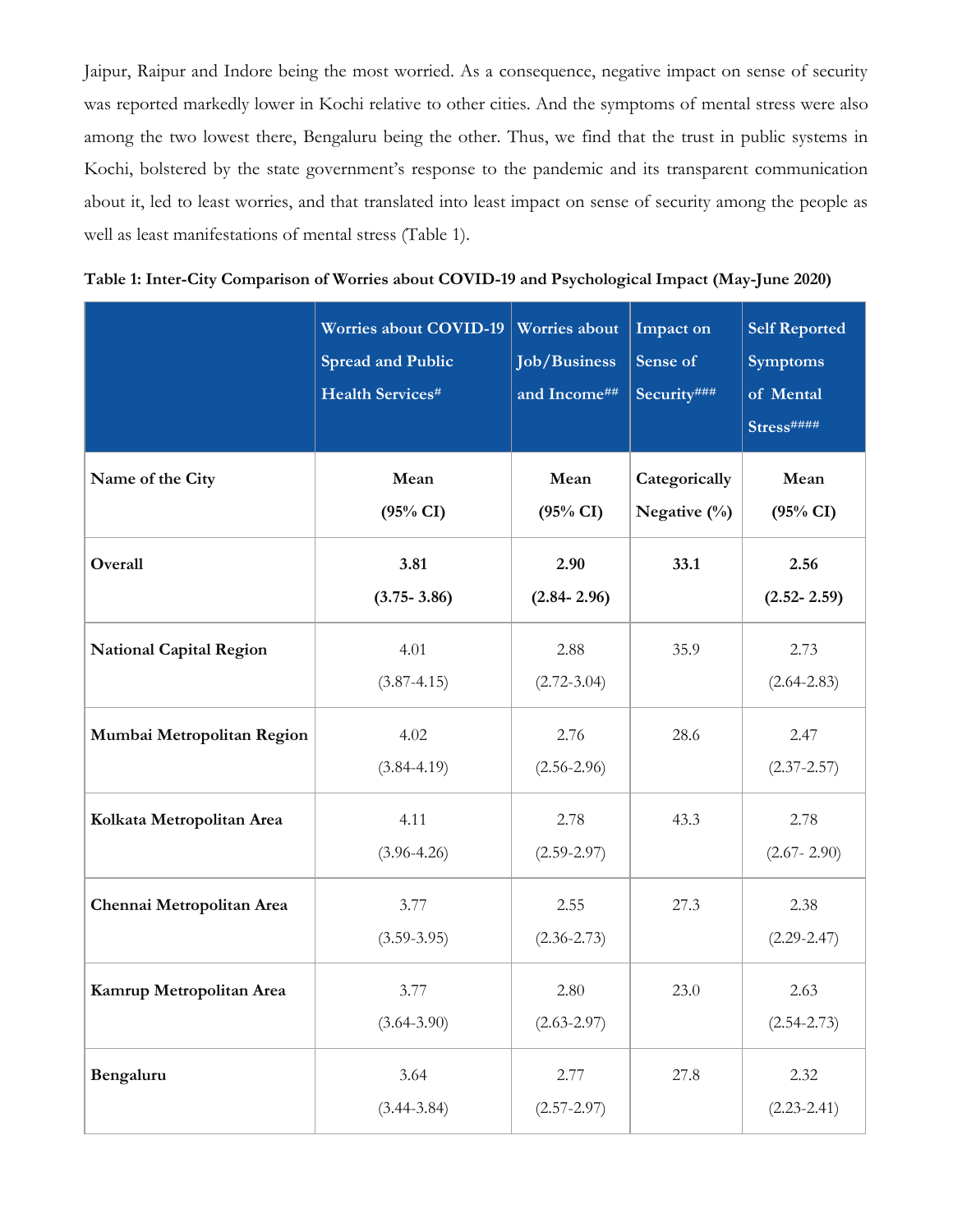| Jaipur                  | 3.91<br>$(3.75 - 4.06)$ | 3.27<br>$(3.11 - 3.43)$ | 34.2 | 2.67<br>$(2.55 - 2.79)$ |
|-------------------------|-------------------------|-------------------------|------|-------------------------|
| Indore                  | 3.79<br>$(3.56 - 4.02)$ | 3.37<br>$(3.21 - 3.53)$ | 50.0 | 2.54<br>$(2.43 - 2.65)$ |
| Raipur                  | 3.81<br>$(3.62 - 4.00)$ | 3.13<br>$(2.94 - 3.31)$ | 42.4 | 2.51<br>$(2.40 - 2.62)$ |
| Kochi Metropolitan Area | 2.97<br>$(2.81 - 3.13)$ | 2.67<br>$(2.45 - 2.88)$ | 15.3 | 2.36<br>$(2.27 - 2.46)$ |

#### **Notes for table:**

**# Worries about COVID 19 Spread:** Average composite score of following 4 items: I am worried about the infection spreading in my locality/town; I am worried about using the govt. quarantine/health care facilities; I am worried because I feel experts do not know enough about COVID-19; and I am worried because there isn't enough clarity about what is required to be done if me/my family/friends/co-workers need to get COVID-19 test done or get treatment.

**## Worries about Job/Business and Income:** Average composite score of following 2 items: I am worried about uncertainty about my job or my business and I am worried about uncertainty about my/family income **###Sense of Security:** The percentage of respondents giving a categorical response of negative impact has been used here. There were other responses such as 'positive impact', 'negative but adjusted' and 'can't say'. The categorical 'negative impact' response was considered relevant here since what was experienced as negative impact to which the respondent could adjust also indicates a level of confidence and trust in the support systems

**#### Self Reported Symptoms of Stress:** Average composite score of following 5 items: I am having difficulty in concentrating on tasks at hand; I am having repeated and disturbing dreams about COVID-19; I am experiencing sadness; I am having trouble with my sleep; and Nowadays, I don't feel hungry: have lost my appetite.

While it is not possible to ward off the worries completely because of the severity of the pandemic, the public health communication and interventions must be able to address this concern as far as possible. The risk communication strategy in most States in this pandemic has adopted a one-way approach wherein only recommended preventive measures are communicated along with emphasising the data of cases and deaths. While this is likely to motivate compliance in the practice of advisories, without avenues for people to air and discuss their own doubts and worries, it does little to dispel the related mental stress. The most efficient manner to address such worries, therefore, lies in effective interventions for prevention and treatment.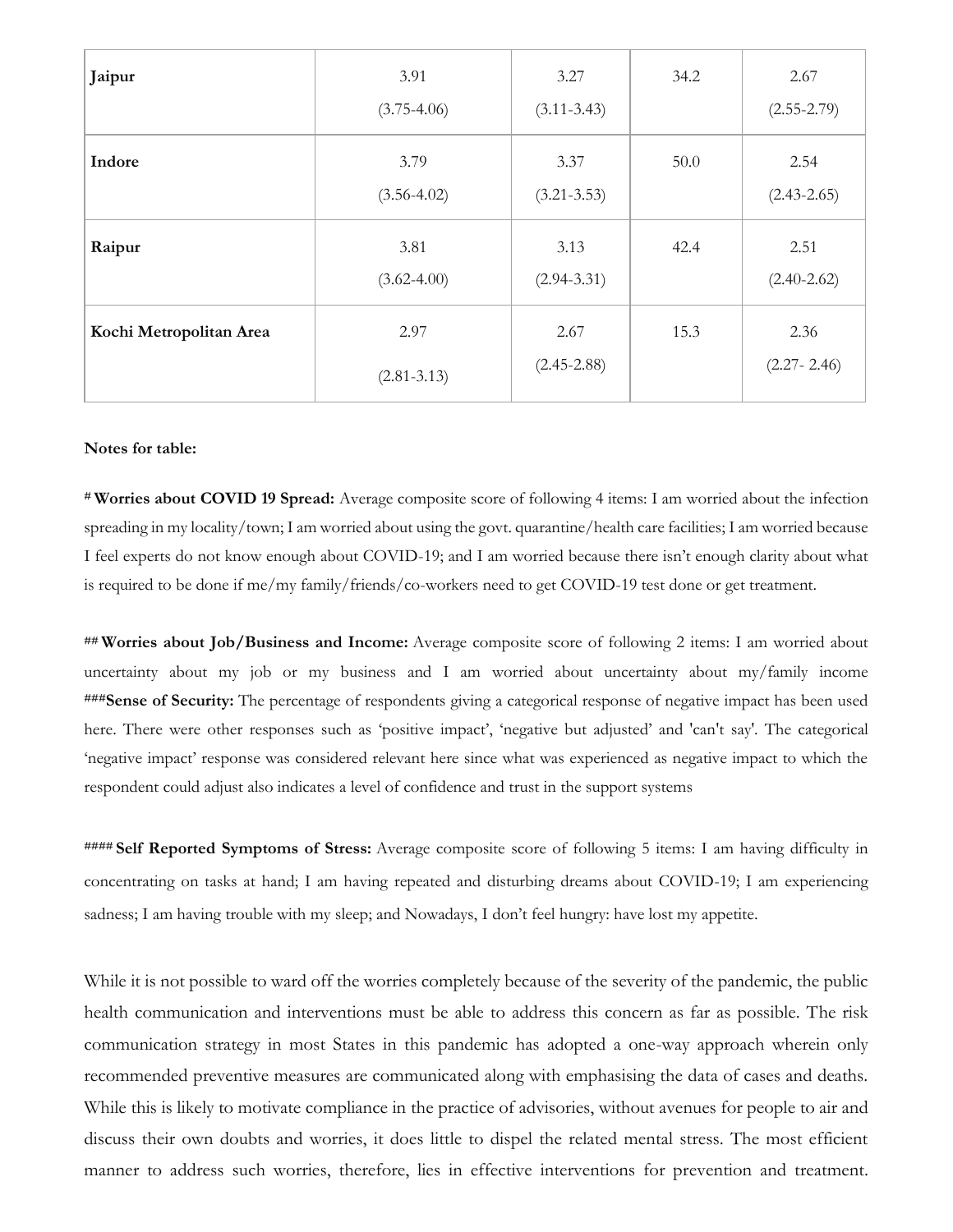Presence of a trusted public health system during normal times even before the pandemic is the surest source of such a possibility, as the State of Kerala demonstrates.

**Preventive measures and strategies:** Over half of the respondents (53 per cent) said that they were taking precautions and, hence, they were not worried about being infected by COVID-19, compared with nearly one-third of the respondents (31 per cent) who were worried about contracting the infection.

Many preventive measures were found to have been adopted in practice at the beginning of the pandemic (see Table 2). There seems to have been an overall perception that it will be wise to adopt healthy lifestyles by changing behavioural and dietary habits. Other forms of preventive measures also emerged, which were rooted in the community knowledge and in traditional healing practices as well as based on the official advisories and social media messages. Preventing exposure to the virus by staying at home, wearing a mask when going out and hand washing were three measures that were almost universally reported (over 90 per cent). Other precautionary measures, such as maintaining distance from outsiders (85 per cent) and disinfecting door handles/tabletops (58 per cent) were also practised. A little over 50 per cent reported doing physical exercises (53 per cent), and many resorted to warm water gargling (40 per cent) and followed Yoga/breathing exercises (33 per cent) and meditation/prayers (25 per cent). A few reported quitting *gutkha*, alcohol and smoking and a few reported increasing their intake of proteins, Vitamin D, and Vitamin C. Thus, people adopted multiple behavioural and dietary changes that were a combination of both culturally followed practices as well as newer ones.

| <b>Preventive Measures Taken by May-June 2020</b>          |               |  |  |
|------------------------------------------------------------|---------------|--|--|
| <b>Preventing Exposure to Virus</b>                        | $(^{0}/_{0})$ |  |  |
| Wearing Mask While Going Out                               | 97.8          |  |  |
| Frequent Hand Washing                                      | 92.4          |  |  |
| Staying at Home                                            | 91.7          |  |  |
| Maintaining 1–2 meters Physical Distance from Outsiders    | 84.9          |  |  |
| Restricting Entry of Outsiders into the House              | 74.8          |  |  |
| 58.2<br>Cleaning Door Handles/Table Tops with Disinfectant |               |  |  |
| <b>Behavioural/Dietary Changes</b><br>$\binom{0}{0}$       |               |  |  |
| Maintained Daily Routine including 7-8 hour sleep          | 53.0          |  |  |

| Table 2: Preventive and Protective Practices Adopted by the Middle Class Respondents |
|--------------------------------------------------------------------------------------|
|--------------------------------------------------------------------------------------|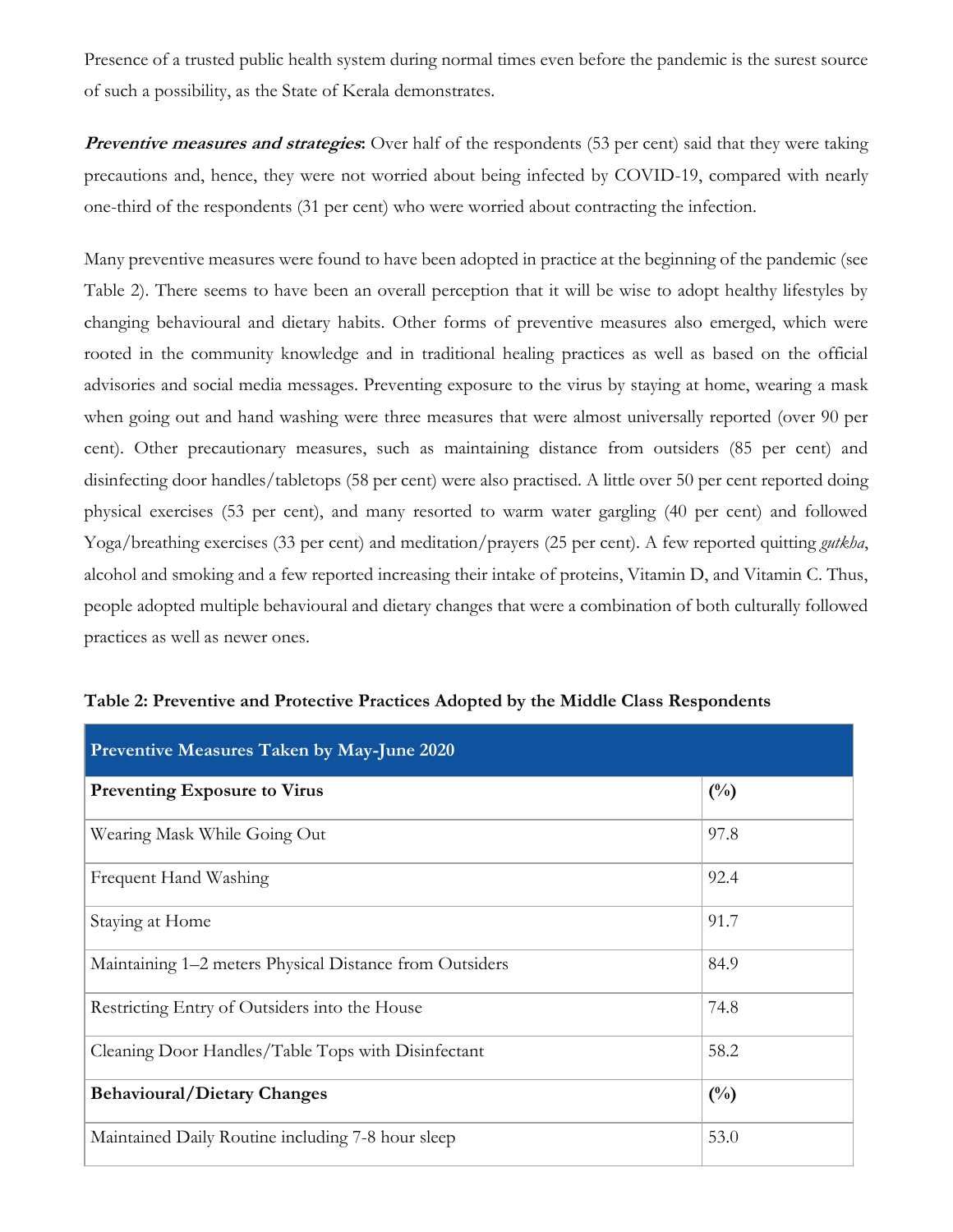| Physical Exercise regularly                                                            | 52.9          |
|----------------------------------------------------------------------------------------|---------------|
| Yoga/Breathing Exercise                                                                | 32.5          |
| Warm Water Gargling                                                                    | 40.3          |
| Meditation/prayers                                                                     | 25.3          |
| Added certain food items in meal                                                       | 47.7          |
| Removed certain food items from meal                                                   | 25.9          |
| Quit Smoking/ Gutkha/ Pan Masala                                                       | 14.5          |
| Quit Alcohol                                                                           | 8.0           |
| <b>Added Remedies for Protection</b>                                                   | $(^{0}/_{0})$ |
| Home Remedies                                                                          | 52.8          |
| AYUSH (Ayurveda, Homeopathy, Siddha, Unani, Bach flower remedies, Tibetan<br>medicine) | 43.5          |
| Allopathic (Vit-C, Vit-D)                                                              | 12.7          |

Use of home remedies was the highest among all remedies used for protection during these months. Over half of the middle-class families (53 per cent) covered by the survey reported using them. These included herbal teas/decoctions using various ingredients of ginger, lemon, turmeric, pepper, honey, garlic, *amla* (Indian gooseberry), *neem* (Margosa), *tulasi* (basil), and *guduchi* (heart-leaved moonseed) among others. The recourse to formal alternative systems of medicine to get protection from the virus infection was not reported by as many as those who chose home remedies. A smaller percentage (43.5 per cent) used the formal AYUSH formulations as preventives, with about 18 per cent having used Ayurveda and 14 per cent Homeopathy while about 13 per cent used Allopathic self-medication for prevention. The use of AYUSH formulations as a preventive in this initial phase was lower relative to their use as reported for various ailments in pre-COVID-19 times (from 41 per cent reporting pre-COVID-19 use to 35 per cent reporting their use for prevention of COVID-19), with city/state specific variations. The advisories by the Ministry of AYUSH had recommended both the use of specific spices and food items as well as more formal formulations of Ayurveda, Unani, Siddha and Homeopathy as preventives. However, there was little media coverage of these in the initial period, and if at all, it was more in terms of questioning the validity of the advisory. Therefore, it is most likely that the use of home remedies came more from the local health care knowledge shared within families and communities and to a lower extent from formal AYUSH advisories.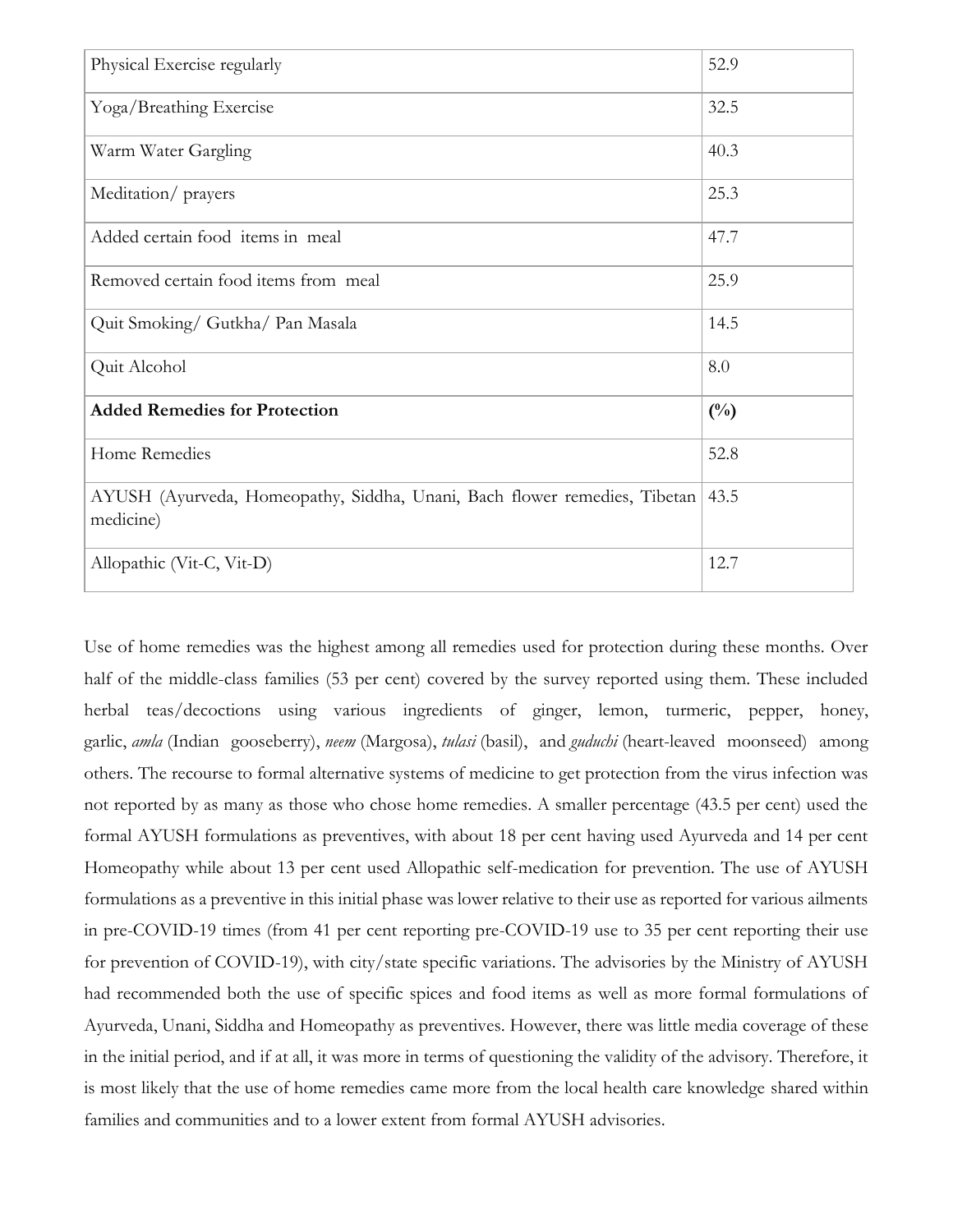The urban middle class appeared to place its trust on the formal specified NPI measures in the initial phase. These recommended measures were based on a direct causal relationship with virus transmission. This was

# **The urban middle class combined following official advisories with the promotion of healthy lifestyle practices through modifications in behaviour and diet.**

reflective of an imbibing of the dominant scientific understanding — the germ-centric approach — that was promoted through the government and UN agencies. On the other hand, the urban middle class combined this with the promotion of healthy lifestyle practices through

modifications in behaviour and diet, which were more to strengthen immunity. The intake of Vitamins C or D, herbal home remedies and practise of yoga have the potential to enhance immunity and respiratory capacity but little direct benefit as anti-viral action.

While the contestation about mainstreaming of complementary and integrative medicine is a long-standing one, it is prudent to include them in the risk communication strategies for several reasons. These systems of health knowledge are not technology- or fully expert-driven as in the case of allopathic medicine; people still have reasonably good command over them as they are composed of community-processed household knowledge. These systems are essentially linked to behavioural and dietary pattern of individuals as well as use of herbal formulations that have immune-modulating or anti-viral properties. Their products are more easily available than factory produced, patent guarded, commercialised modern medicine. Their scientific efficacy is also now hard to discard, with evidence building up as the salience of traditional knowledge, complementary and integrative medicine is increasing globally. Evidence for their efficacy is abundant in more ways than merely the anecdotal and experiential (Sujatha and Abraham, 2012; Priya & Sujatha, 2020). Formally including the 'other' remedies in preventive or curative measures will, therefore, provide a wider option of choices and facilitate people's agency in public health interventions.

**Health seeking for COVID-like Symptoms:** Until mid-April 2020, testing was not easily available, thereby creating uncertainty over medical diagnosis. Forty-four per cent respondents reported that they did not know what to do or where to go in case of contracting COVID-19. The general perception was to avoid going to health facilities to avoid likely exposure in the pandemic. Home remedies were in high use (66 per cent) for treatment in the case of seasonal illness/COVID-like symptoms. In addition, three-fourths of the respondents' families had resorted to drinking hot water (74 per cent) and gargling (71 per cent) as ways of treating the seasonal illness/COVID-19-like symptoms. About 44 per cent reported self-medication with common medicines such as Paracetamol, Cetirizine, cough syrups and antibiotics.

**Health seeking for Other Health care Needs:** Of the total respondents, about 20 per cent reported having some other illness, including chronic illnesses that needed medical care during lockdown. For treatment of health problems other than seasonal illness, conventional modern medicine was used by over 90 per cent of those needing treatment, along with other practices. Telephonic consultation with doctors was the most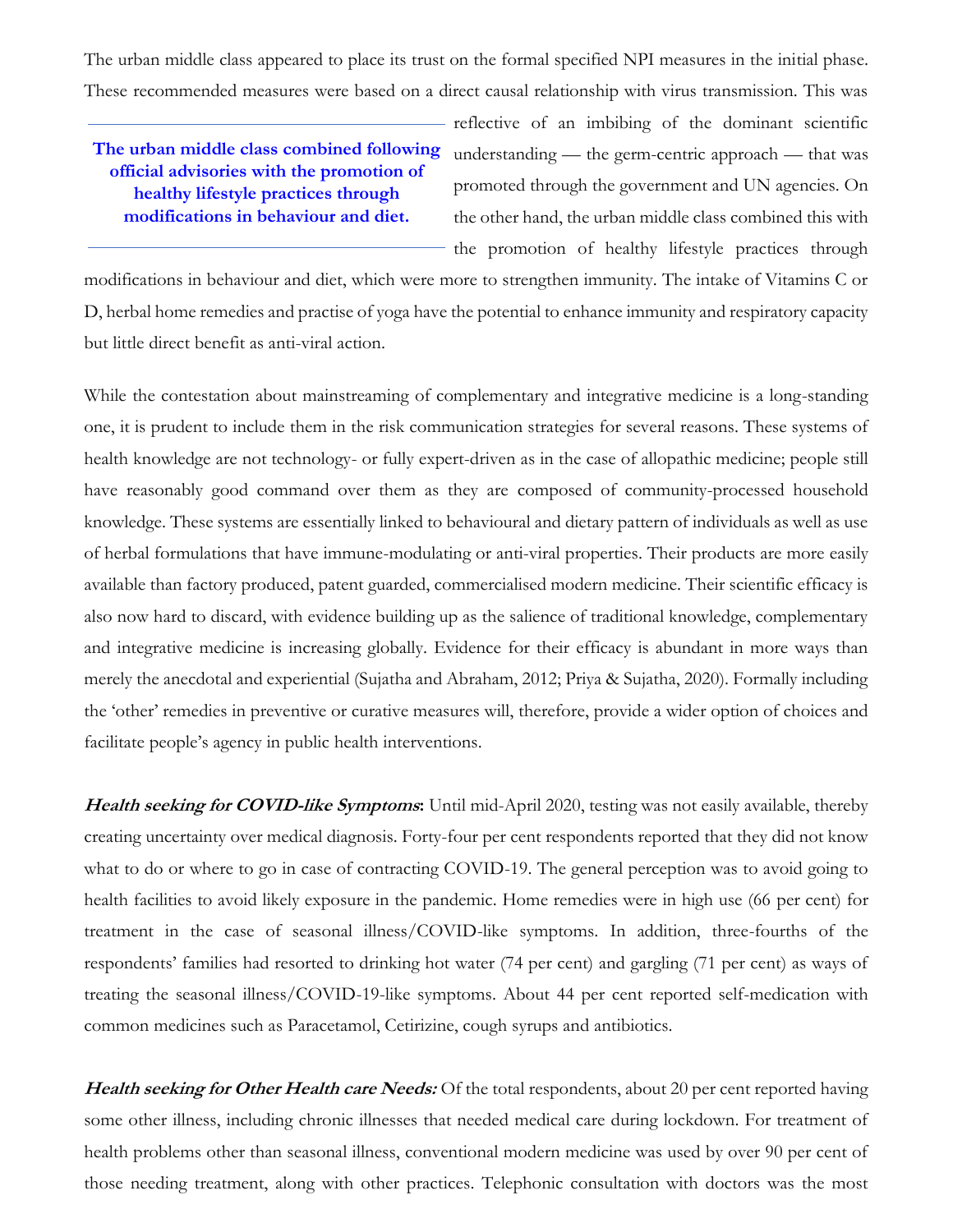common treatment seeking behaviour (60 per cent). Over half (54 per cent) got treated at a private facility, 30 per cent resorted to self-medication or repeated earlier prescriptions or prescription by a chemist, and 22 per cent got treated at a government facility. Denial of treatment by facilities was experienced during this period, with five per cent reporting denial at a public facility and seven per cent by private facilities.

The fear of the virus spreading among the public and the doctors had restricted people's physical access to health care facilities. In this situation, telephonic consultation has emerged as an alternative form of health care service. The usage of telephonic consultation for seasonal and chronic illness came out in significant proportion. This once again shows the need to redesign the health service with an option of remote access to health care.

Treatment for the other health problems also included a high use of home remedies (45 per cent), and only seven per cent Ayurveda, 10 per cent Homeopathy, two per cent Siddha and one per cent Tibetan medicine. This reiterates the significance of socialisation in self-care to make these practices even more informed by the traditional as well as conventional bio-medical knowledge.

# **Material and Affective Impacts of Lockdown**

The second broad theme of the survey was the impact of the lockdown on urban middle class in the 10 cities. The survey found that the middle class was affected materially and by increased worries and anxieties even in the initial months, though, of course, with much less severity compared with the informal working class, for instance migrants and daily wage earners. It has been commented that the Government of India's response to the COVID-19 pandemic had been shaped with a middle-class perspective whose occupations allow for working remotely from homes while this is not possible for the manual working class (Ghosh, 2020; OECD, 2020).

In terms of access to goods and services, the urban middle class in the 10 cities did not face much problem in obtaining essential food items. However, the lower income group among the middle-class and the economically most productive age group of 31-45 years faced more problems than others. Their lower levels of economic security and purchasing capacity during the time of lockdowns may be a relevant factor for these groups. Not only essential goods and services but non-essentials (for example, alcohol/tobacco/cosmetic products) and personal services (such as gym or domestic help) also became more scarce compared with public services like waste disposal.

As high as 88 per cent of those surveyed reported that the sudden lockdown in the early months of the pandemic had impacted day-to-day life. The closure of schools and workplaces, work from home, crises in support services and increased volume of work in households disrupted normal lives. The responses to such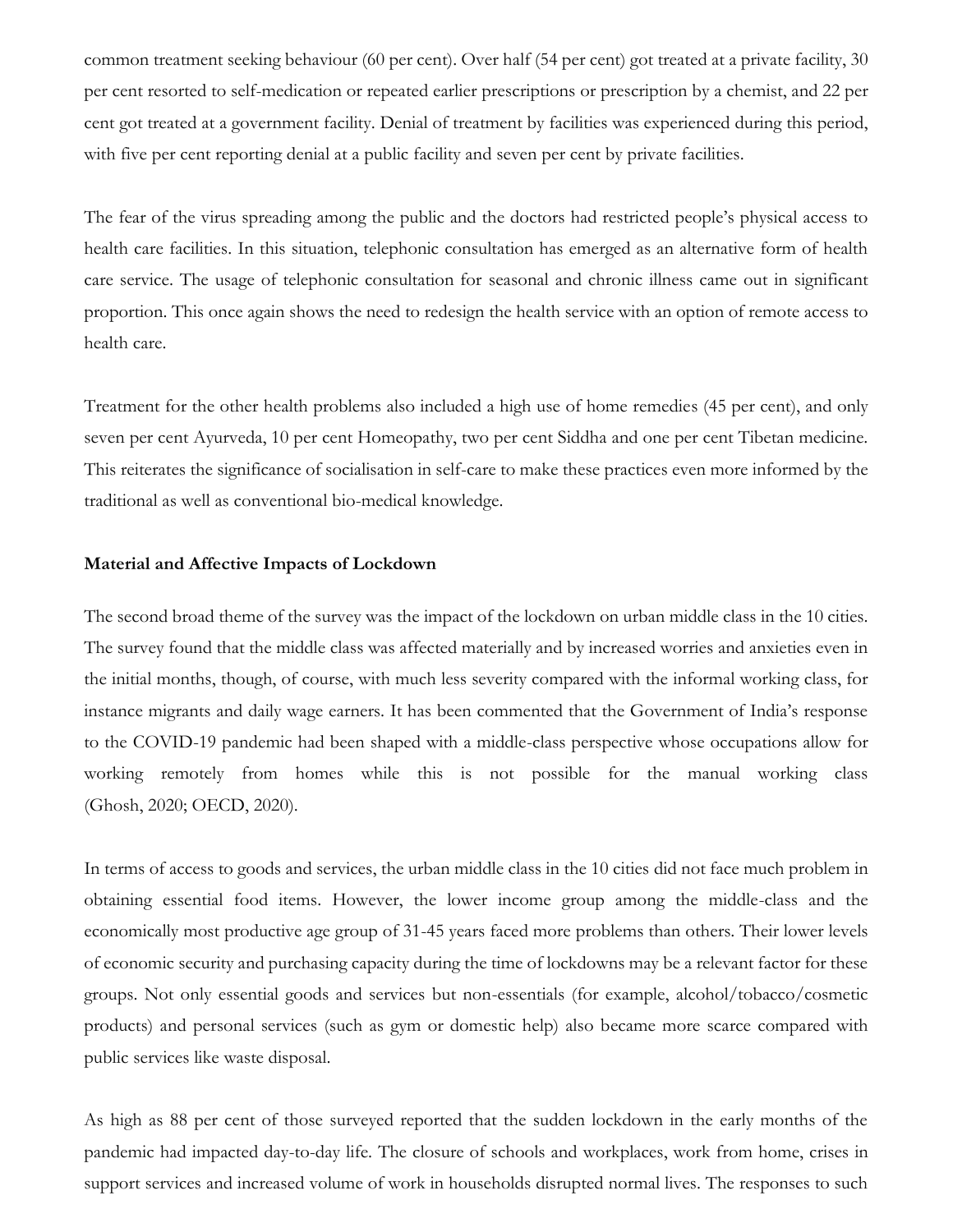sudden and several disruptions were mixed, both positive and negative. The positive impact was having more time to spend with families (80 per cent). This was expressed as one of the most positive effects in these early months. However, about 53 per cent respondents felt that their workload had increased, and this was reported across the cities but to a lower extent in the smaller cities of Jaipur, Indore, Raipur and Kochi. More women (61.7 per cent) than men (45.7 per cent) reported an increase in their workload, reflecting the fact that despite men being at home and participating in the household and childcare work, the burden continues to be disproportionately on the women.

Concomitantly, more than half of the respondents complained of work pressure and negative growth in family income, which also led to decline in the sense of security about job/business and income. The survey found that even in the middle class and so early in the pandemic, almost half the respondents (48 per cent) were worried about their income/family income. Job/business-related uncertainties (41 per cent) and children's education (29 per cent) also caused worries and anxieties. It needs to be recognised that the lockdown and subsequent job/income losses came in the wake of an already declining economy and reducing livelihood opportunities (Jaffrelot, 2020; Vyas, 2020). Access to quality education for children and their educational performance is an ongoing major source of anxiety for middle class parents even in normal times. The lockdown aggravated these worries.

All these aggravated worries contributed to more people developing symptoms of anxiety. Respondents reported symptoms such as difficulty in concentration (32 per cent), feeling of sadness (33 per cent), difficulty with sleep (23 per cent), and even loss of appetite (nine per cent).

An interesting and maybe significant finding was that of those who were used to tobacco products (24 per cent) or alcohol intake (27 per cent), the majority faced issues of access but over half of them coped well with the lack of access (13 per cent and 18 per cent, respectively). Even if for a short period, the decrease in the consumption of such 'non-essentials' in more than half of the respondents who were normally habituated to their use may have some significant outcome. It demonstrates that they can abstain from such consumption, and in the prevailing health context of COVID-19 as well as of non-communicable diseases being on the rise, this may gain salience in post-COVID-19 times too.

The impact of lockdown on urban middle class was, thus, more of a psycho-social issue where the threats to physical health, economic as well as social condition made a profound impression on the people's mental health condition. This is corroborated by the data from the National Crime Records Bureau (NCRB) for the year 2020 that shows that suicide rates among businessmen (including traders, vendors, and others) had crossed the number of farmers' suicides for the first time. The suicides by 'tradesmen' had gone up by 50 per cent compared with the previous year (NCRB, 2021). This brings poignantly into relief the impact of the Coronavirus Disease 2019 and its control measures on various sections, including the urban middle class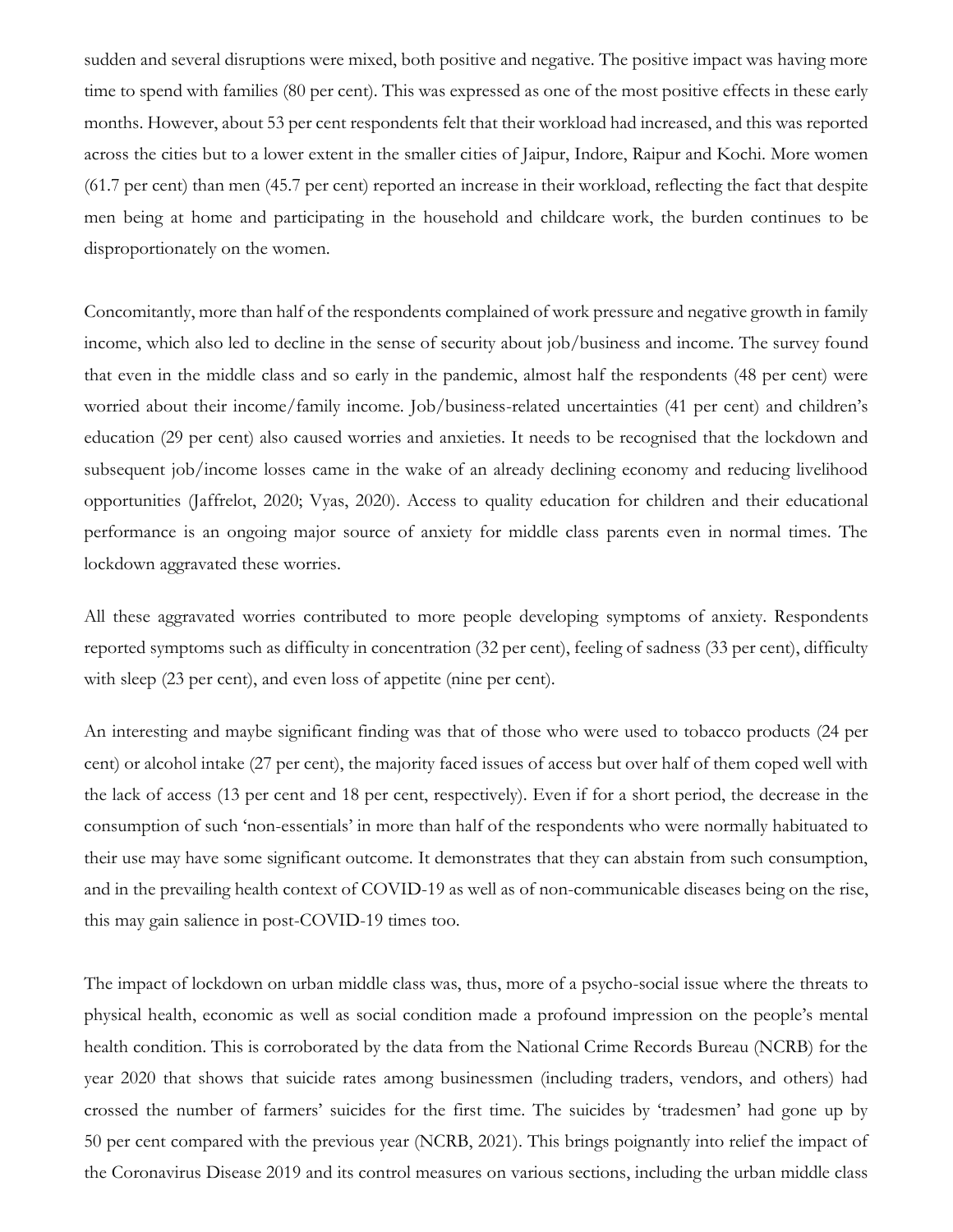(NCRB, 2021). That the economic, educational and health worries were already having mental health impacts

by the second month of the lockdown is evident in the survey findings. The NCRB data shows that the anxieties could only have escalated as the months passed. Negative impacts on women in terms of job loss and

**The impact of lockdown on urban middle class was more of a psycho-social issue where the threats to physical health, economic and social conditions made a profound impression on the people's mental health.**

domestic violence have also been recorded in addition to the higher workloads at home that our survey had found (Krishnakumar and Verma, 2020; Oxfam India, 2020).

Unlike the first theme, the impact of lockdown cannot be dealt through conventional public health interventions or scaling up health care infrastructure alone. The economic and social policies related to disruption of economic activities, financial packages and other social security measures should be of value to fight the distress on the ground. From a public health perspective, the usage of Information and Communication Technology-led health advocacy programmes through television, radio or app services may be an effective way to discuss the various insecurities, such as of job/business/income/education. Forming virtual health clubs with the participation of age-based urban resident associations is another way to address such population-level challenges. Such holistic approaches can create collective psychosocial support, and create an eco-system for cooperative social innovations as well.

## **IV. Policy Implications**

Several policy suggestions emerge from these findings of the survey related to health care, both during such pandemics and to address issues relating to longer term visions for health systems development.

# **For Health Crises such as the COVID-19 Pandemic**

Situations such as pandemics throw up special social, physical and mental health issues. These need to be anticipated and prevented through appropriate measures. They require not only medical and human services but also measures that minimise the negative impact on people's economic situation and their social functioning.

As the survey findings show, people make attempts to adjust to difficulties at their own level. The authoritatively imposed control measures lead to additional suffering, that needs to be moderated. Where some disruption of economic and social life is inevitable, the control measures must promote individual and collective community participation in dealing with the crisis. This will not only make crisis control more effective but will also prevent some of the negative social and psychological effects. In addition to the overall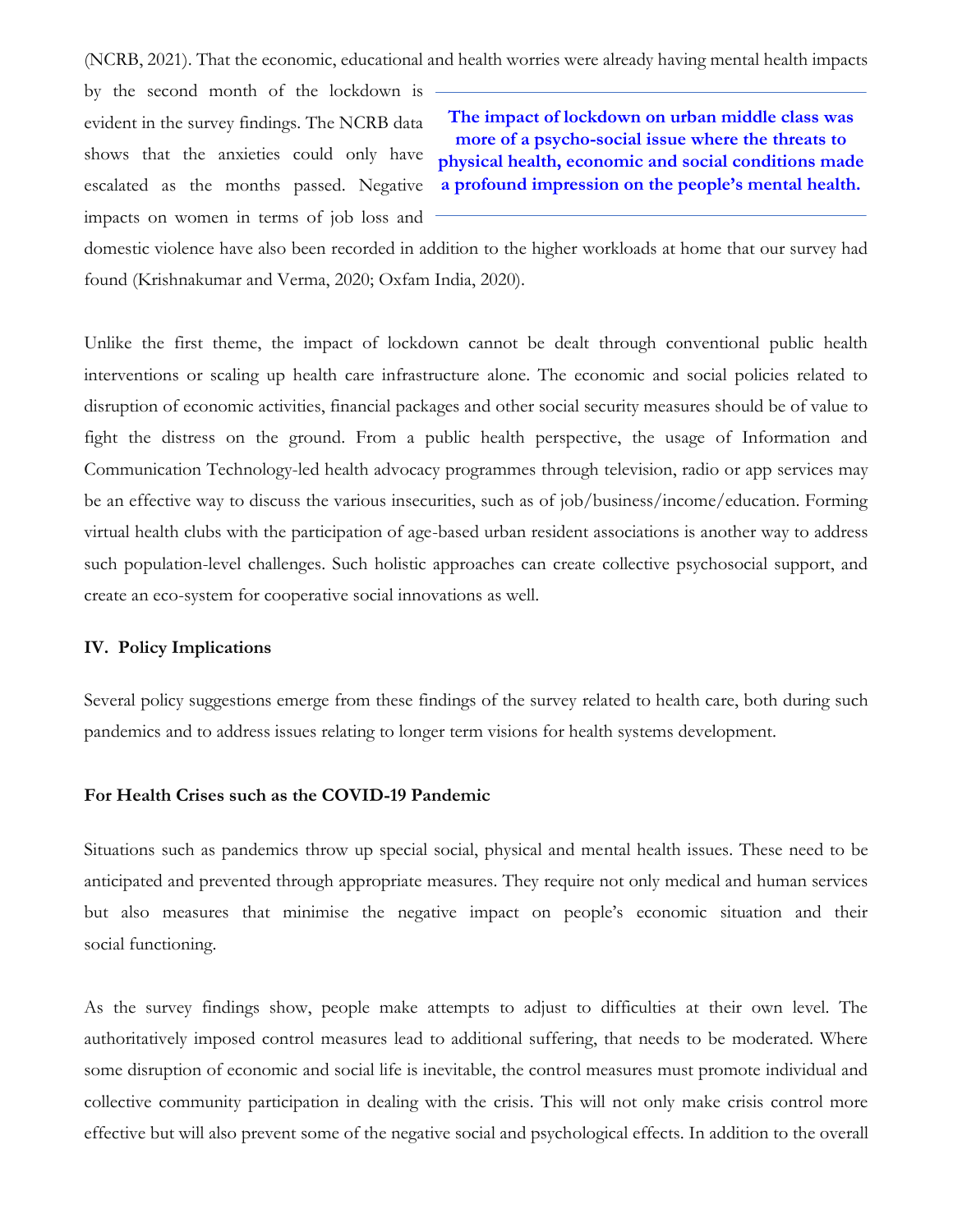policy decisions at a centralised level, there must be consultation at all levels, States, cities, villages, communities, and households for context-specific planning and implementation.

Communication of the asymptomatic and mild nature of COVID-19 in over 80 per cent of those infected, and provisions for monitoring of indications of moderate or severe disease so that timely and appropriate

**Informed community-led/involved advocacy could be more effective to counter disinformation and misinformation contents as well as address worries though peer support.**

treatment could be accessed were the components that were missing in the official interventions. Communication of this epidemiological fact about the pandemic and appropriate interaction with healthcare providers even in the mild cases would have allayed the

anxiety (and the panic observed once anyone tested positive for COVID-19). Involvement of the community in the risk communication strategy with full information sharing could widen the communication base. Informed community-led/involved advocacy could be more effective to counter disinformation and misinformation contents as well as address worries though peer support.

While uncertainties are inevitable, especially in the early phase of pandemics, such rapidly changing situations call for community-level dialogues for better health communication to address anxieties/fears/worries related to health events. This is an opportunity for the National Mental Health Programme to come out of the clinicbased patient intervention approach. This type of community mental health programme that integrates mental health into the public health services is much needed (Ng et al., 2014).

Governments need to take a policy decision to integrate the other systems of health knowledge with public health interventions, including in general health care systems. The decision should get reflected in building institutional mechanisms to forge scientific as well as programmatic and clinical collaboration among the various systems of medicine. Developing an early understanding of a new disease such as COVID-19 through interactions across the various formal systems can help in initiating more specific integrative regimens for prevention and treatment as well as promote integrative research that will bring best outcomes with optimal use of all health-related knowledge.

The perception and the self-initiated protective measures suggest that the urban local bodies should, even in the early stages of an epidemic, include communities in the operation of public health interventions to manage ward-level infection control. The greater participation of community will allow locals to understand the situation much better and offer cooperation.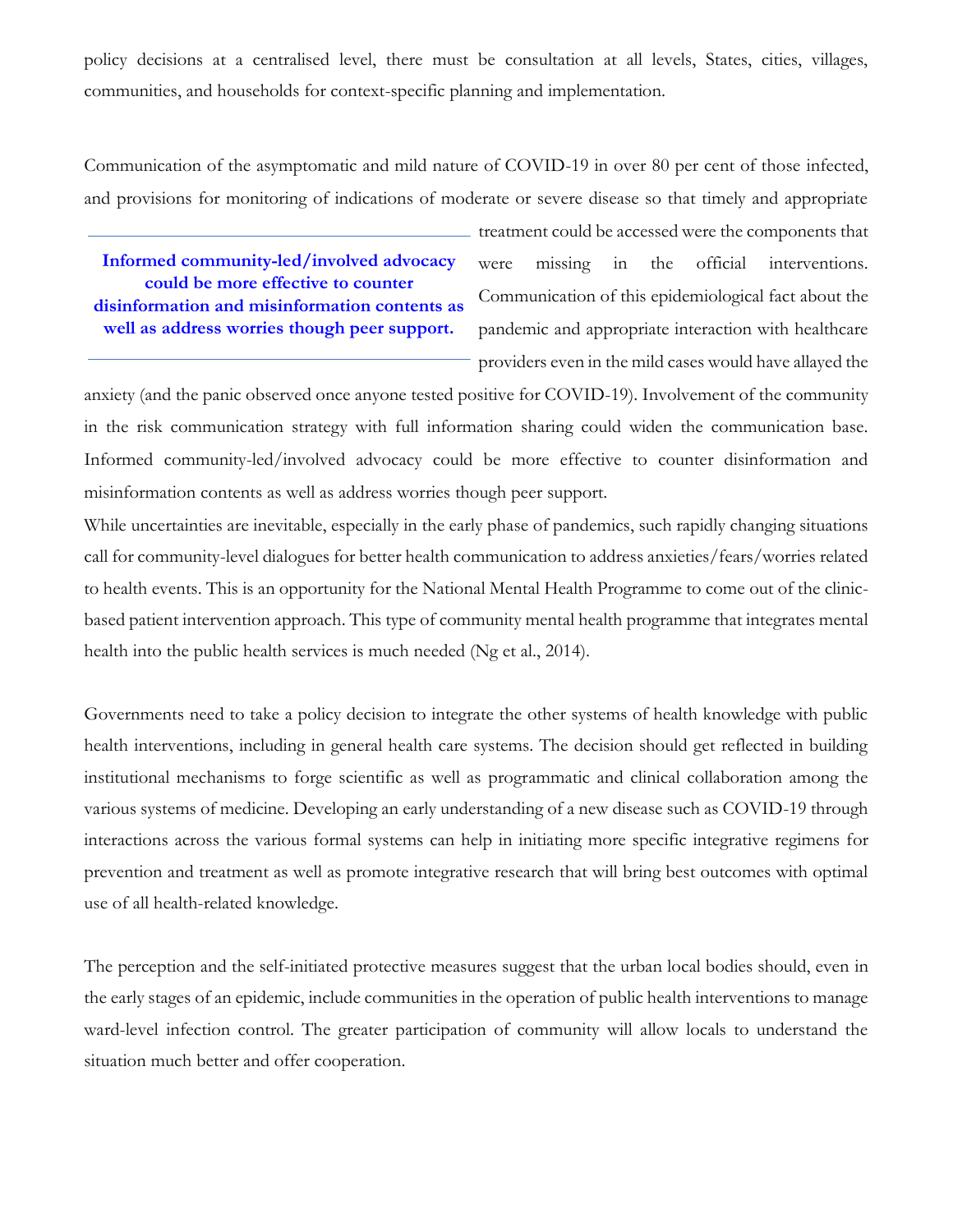Special attention must be given to the likely problems of the women, the young and the elderly, the lower income groups, and the more affected regions to ensure that interventions are designed taking their impact

on these population groups into consideration. Health care needs for all kinds of health problems must be catered to even during a collective health crisis such as the pandemic. Additional arrangements must be made

**Health care needs for all kinds of health problems must be catered to even during a collective health crisis such as the pandemic.**

for catering to the pandemic generated additional needs rather than substituting them and denying care for other health problems. Otherwise, unnecessary hardship is created, and even routine problems are experienced as an 'emergency'.

### **For Long Term Health Systems Design**

Integrative approaches to health problems that optimally utilise all available knowledge as suited to context must be developed for the health system. And then these can also be drawn upon in times of health crisis like the present pandemic.

Self-care, whether based on traditional/alternative/complementary knowledge or on modern Allopathic medicine, should be recognised as the broad base of any health care system. This applies to epidemic situations such as the COVID-19 pandemic as well as to normal times with endemic health problems (Ghodajkar et al, 2019). Health problems that people were able to handle during the lockdown without accessing a health care facility should be considered for such self-care regimens that can be developed in an integrative manner and made part of public knowledge.

Validation of these self-care strategies could be done by incorporating them into the existing studies of various categories of population, under various management and treatment procedures. As there are variations in care strategies, cross-regional studies of such practices need to be undertaken.

As online medical consultation has become a normal mode of ambulatory care in the private set-up during the pandemic, policy direction needs to consider the option of developing telephonic consultation as a formalised mechanism in a decentralised public service structure to cater to community need. This would potentially ease the burden of secondary and tertiary levels of care too, especially in outdoor services. However, effective inclusion of telephonic consultations in health care requires examining the limitations and strengths of this mode and, thereby, its appropriate utilisation. Their benefits must be studied and optimised even while their drawbacks are identified and factored into the systems design. This is an urgent dimension for health systems research since it is likely to become a significant mode of medical advice seeking and provisioning in the coming months, even after COVID-19 is over.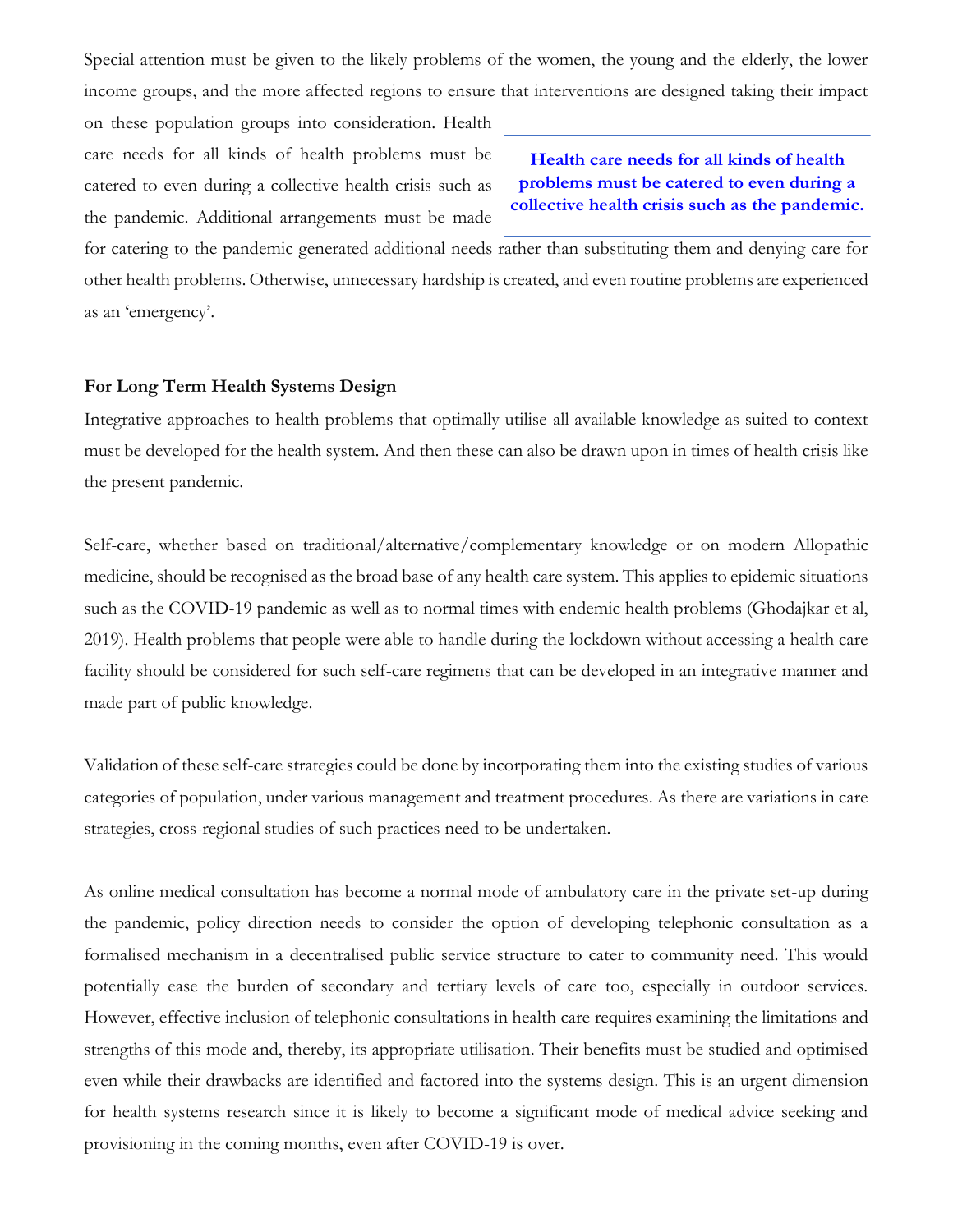Active efforts are necessary to minimise the worry and anxieties through greater transparency and consultative interactions with communities through interactive communication channels at various levels. Distrust of the

# **Distrust of the medical and public systems was evident, increasing the worries of the middle class.**

medical and public systems was evident, increasing the worries of the middle class. However, where there was a strong and trusted public system, the epidemic control was better and the worries of even the urban middle class were less there. As the public health

system plays a predominant role in all epidemic control activities, with the private sector's interventions being minimal and restricted to testing and treatment, the trust deficit that was observed in the study is a major drawback that needs to be rectified in more 'normal' times.

# **V. Conclusion**

Problems articulated by the middle class early in the pandemic go beyond issues of subsistence and survival to provide additional insights about the impact on society as well as on policy approaches.

The study findings reveal that even the middle class suffered significant psychosocial impacts within two to three months of the pandemic manifesting itself. Secondly, it reflects the agency exerted by them in protecting their health through preventive and treatment practices adopted beyond official advisories. Third, that the levels of trust in the official pandemic control measures relate to the extent of pre-existing trust in the public systems and the openness in information sharing about pandemic control measures. In States where preexisting trust in public systems was low, the trust deficit added to the psychological stress experienced.

Contrary to the general impressionistic popular narratives, almost half the middle-class respondents experienced worries about household income and their livelihoods even in this early phase. The self-employed and those in private sector jobs were already under stress and the uncertainty regarding the period for which lockdowns would last gave them basis for worry. While they experienced little loss of access to items of everyday use, a substantial section of the middle class acutely felt the loss of services of domestic workers. The increase in family time was viewed positively by most in these early months, even though the women bore the brunt of increased workload.

The restrictions on walking outside and closure of gyms was also acutely felt, especially when there was an additional perceived need for increasing physical exercise and other such healthy lifestyle practices that was thought to aid in building up immunity and prevention of COVID-19.

Moreover, contrary to the sense of the advisories at that time, they exerted their agency in home-based preventive practices and treatment. The use of home remedies and the resort to telephonic consultation with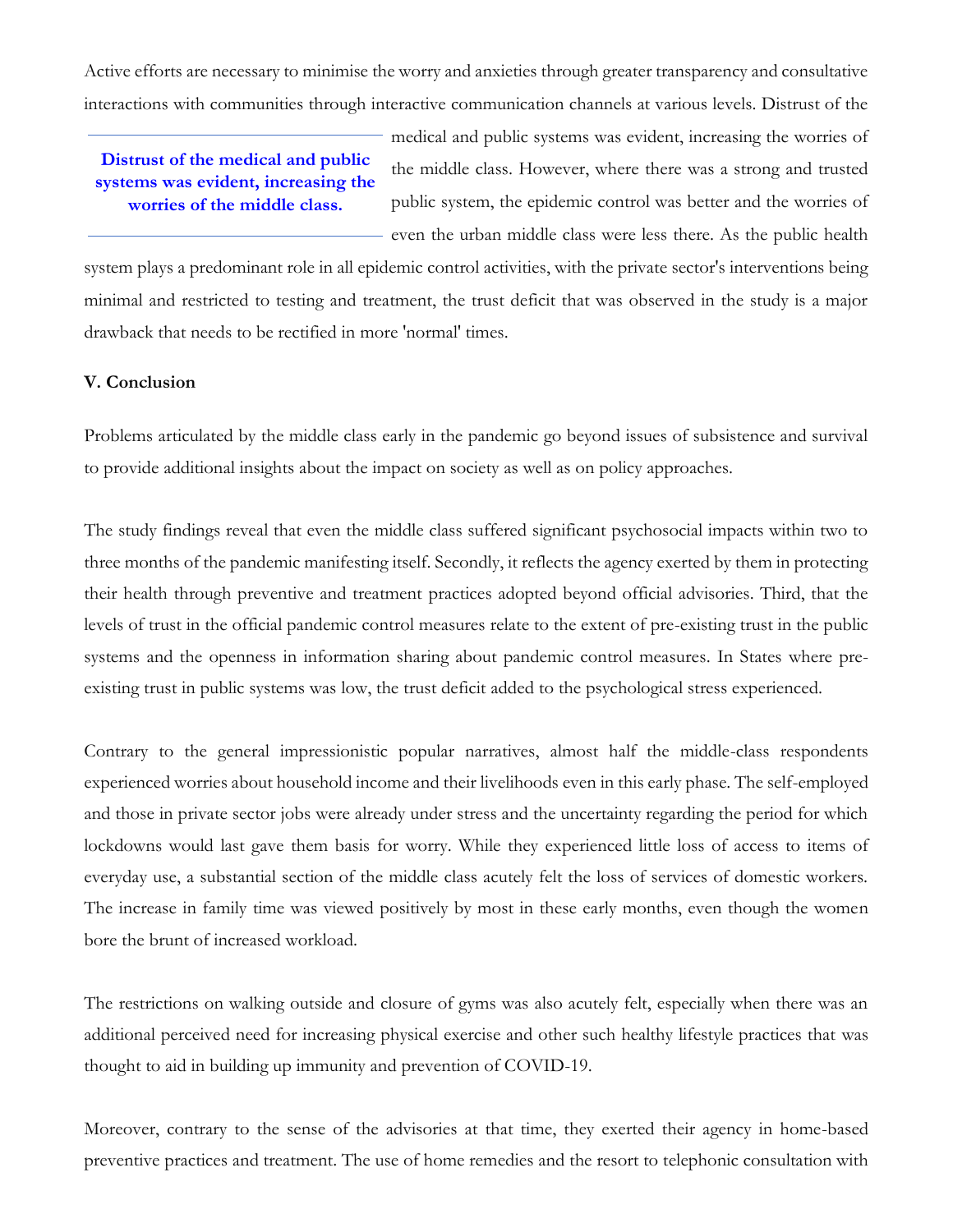doctors stand out as two innovations adopted by over half the survey respondents. The collective action by middle class neighbourhood volunteers and resident welfare associations, as reported even in the media (Loewenson et. al. 2020), is another evidence of their agency. Policy makers and health systems need to consider this large laypersons resource base in such times of crisis. However, they must not limit it only to crisis times but build these considerations of people's agency and integration of various knowledge systems into the health care systems even for normal times.

Summing up, it can be observed that the survey findings clearly indicate that policy-level intervention is needed early on in a pandemic situation not only for health care but also well beyond it to address sources of anxiety such as good quality primary level care and psychosocial support, livelihoods, children's education, and credible sources of information sharing.

The limitations of policy responses in fighting the pandemic in these spheres created a deficit of trust and much worry and anxiety among the people. While the epidemiological, pathophysiological, and clinical understanding of COVID-19 as well as vaccine production-distribution-administration is now much developed and aiding in policy decisions, the coping mechanism of people in dealing with the pandemic uncertainties has been near absent in COVID-19 research. Policy mechanisms for addressing the pandemicgenerated challenges as well as longer term health systems design should be guided by public health perspectives informed by such holistic community informed evidence.

**Post-script:** Qualitative in-depth interviews were planned as part of the study design and undertaken in most of the 10 cities but could not be completed and fully analysed by the time of drafting this report due to the constraints of lockdown and the time consuming nature of qualitative data gathering and data analysis. A separate report based on the findings from the interviews is planned by the HHSRN.

There are wide variations between the cities in the characteristics of the sample as well as in the findings, and some significant points have been noted in this report, while much more can be seen in the tables in the annexure. City-level reports, which will bring out the differences in sharper detail, are also planned to be released soon.

This study was conducted over two months in the initial period of the pandemic and, thereby, the findings reflect the experience of the urban middle class of that time. As the pandemic evolved, the experience of the urban middle class, too, would have changed drastically in later months of the first year and even more so during the second wave in 2021. Therefore, a repeat study would be useful to understand this changing experience and its implications. While this survey was conducted on a voluntary basis, HHSRN hopes to undertake a follow up study subject to the availability of resources.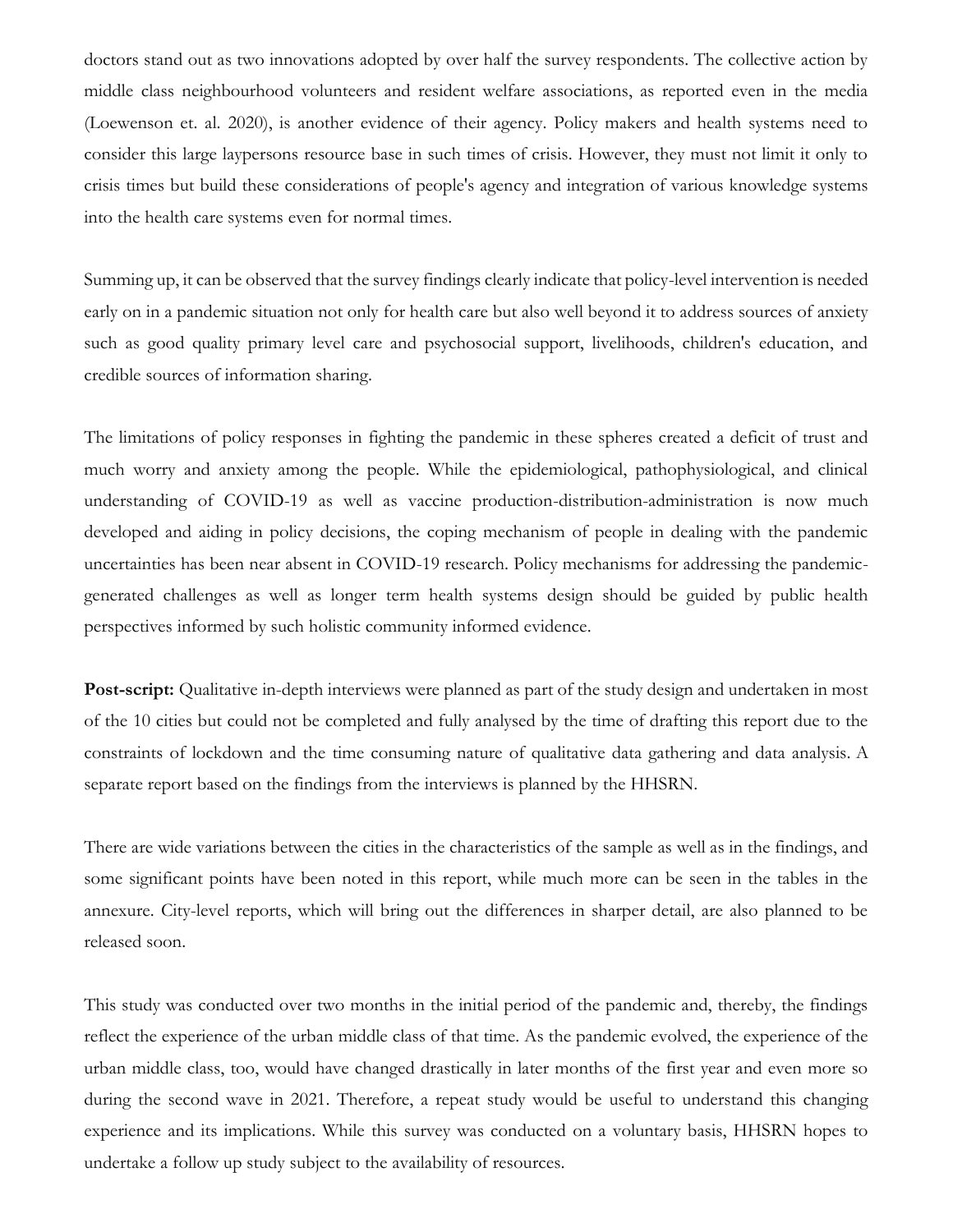**Acknowledgements: The following members of the Holistic Health Systems Research Network contributed to the preparation, conduct and analysis of the Survey:**

| <b>Sl. No.</b> | Researcher          | Designation                                           | Institution                                                                                                                                        |
|----------------|---------------------|-------------------------------------------------------|----------------------------------------------------------------------------------------------------------------------------------------------------|
| 1              | Ritu Priya          | Professor                                             | Centre of Social Medicine and Community Health,<br>Jawaharlal Nehru University (JNU), New Delhi                                                    |
| $\mathbf{2}$   | Leena Abraham       | Professor                                             | Tata Institute of Social Sciences, Mumbai                                                                                                          |
| 3              | Mathew George       | Professor                                             | Tata Institute of Social Sciences, Mumbai                                                                                                          |
| $\overline{4}$ | Prashant Kesharvani | Assistant Professor                                   | Tata Institute of Social Sciences, Guwahati Off-<br>Campus                                                                                         |
| 5              | G. Hariramamurthi   | Professor<br>Emeritus                                 | Centre for Local Health Traditions and Policy<br>(CLHT&P), The University of Trans-disciplinary<br>Health Sciences and Technology (TDU), Bengaluru |
| 6              | P. Unnikrishnan     | Professor                                             | CLHT&P, TDU, Bengaluru                                                                                                                             |
| 7              | N.S. Sarin          | Health<br>Systems<br>researcher<br>and<br>PhD scholar | CLHT&P, TDU, Bengaluru                                                                                                                             |
| 8              | Arima Mishra        | Professor                                             | Azim Premji University, Bengaluru                                                                                                                  |
| 9              | Kalpana Sarathy     | Professor                                             | Tata Institute of Social Sciences, Guwahati Off<br>Campus                                                                                          |
| 10             | Santosh M.R.        | Assistant Professor                                   | Tata Institute of Social Sciences, Guwahati Off<br>Campus                                                                                          |
| 11             | Prakash B.N.        | Assistant Professor                                   | CLHT&P, TDU, Bengaluru                                                                                                                             |
| 12             | Prabir Chatterjee   | Advisor                                               | Chhattisgarh State Health Resource Centre, Raipur                                                                                                  |
| 13             | Narendra Gupta      | Advisor                                               | Prayas, Rajasthan                                                                                                                                  |
| 14             | Amulya Nidhi        | Founder Member                                        | Silicosis Peedit Sangh, Madhya Pradesh                                                                                                             |
| 15             | Chhaya Pachauli     | Director                                              | Prayas, Rajasthan                                                                                                                                  |
| 16             | Mohit Gandhi        | Ph.D. Scholar                                         | Centre of Social Medicine and Community Health,<br>JNU, New Delhi                                                                                  |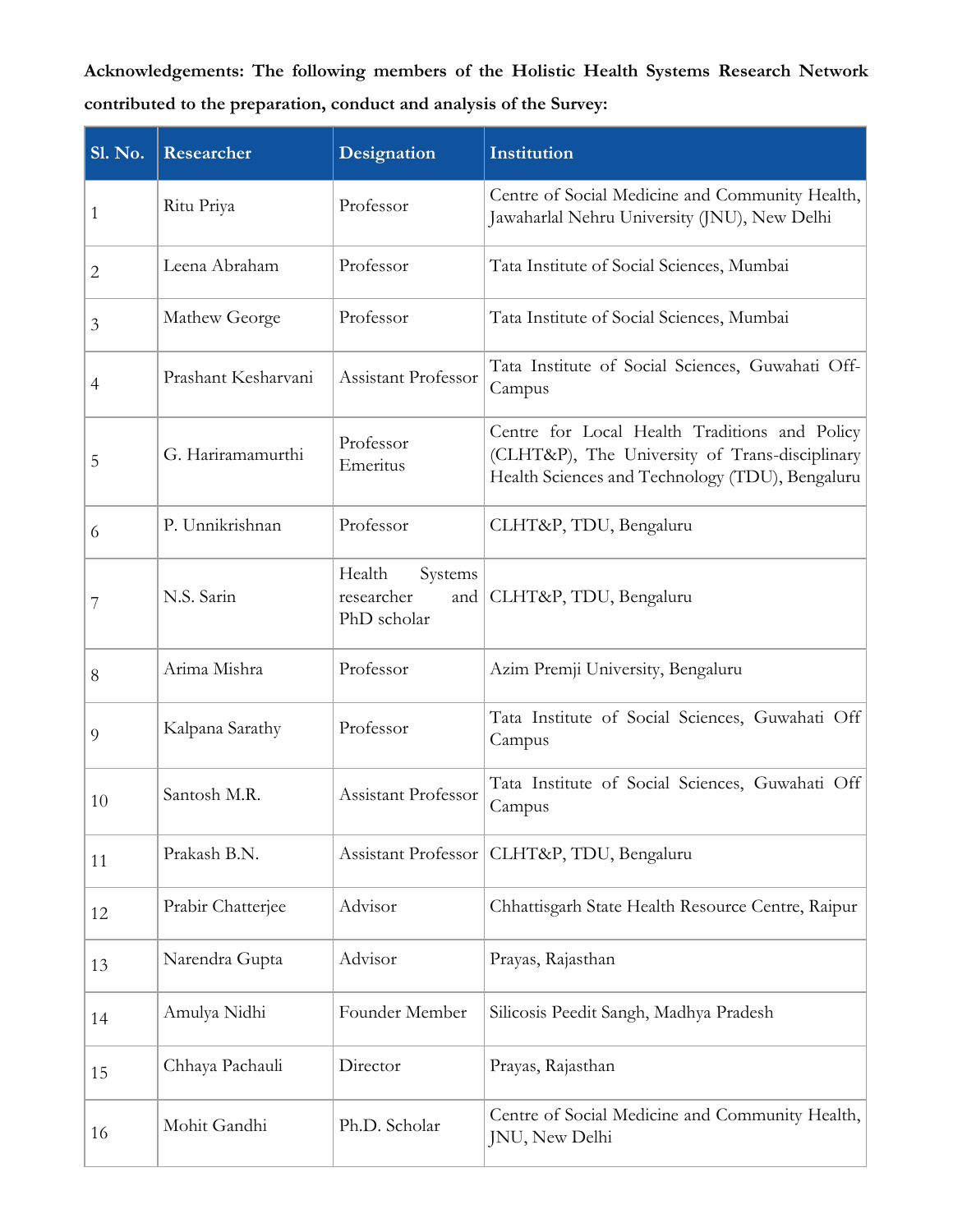| 17 | Sayan Das                 | Ph.D. Scholar                  | Centre of Social Medicine and Community Health,<br>JNU, New Delhi                                                  |
|----|---------------------------|--------------------------------|--------------------------------------------------------------------------------------------------------------------|
| 18 | Amitabha Sarkar           | Honorary Fellow                | Centre for Studies of Social Justice and Human<br>Development, National University of Juridical<br>Sciences (NUJS) |
| 19 | Krishna Chaudhary         | Ph.D. Scholar                  | Centre of Social Medicine and Community Health,<br>JNU, New Delhi                                                  |
| 20 | Prachinkumar<br>Ghodajkar | Assistant Professor            | Centre of Social Medicine and Community Health,<br>JNU, New Delhi                                                  |
| 21 | Chris Mary Kurian         | Public<br>Health<br>Researcher | Independent                                                                                                        |

HHSRN also acknowledges contributions in data collection of Ms. Ujjayinee Aich (CSMCH, JNU), Mr. Amondeep, Ms. Priyanka and Ms. Angnabha (TISS, Guwahati).

**Ritu Priya** is Professor at the Centre of Social Medicine and Community Health, Jawaharlal Nehru University, New Delhi. With a medical background, she works on inter-disciplinary and trans-disciplinary approaches to public health research, relating epidemiology, popular culture, political economy and politics of knowledge, to disease control, health systems development and public policy.

**Leena Abraham** is a Professor at the Center for Studies in Sociology of Education, Tata Institute of Social Sciences, Mumbai. Her research areas include education and social inequalities, youth sexuality and gender constructions, sociology of medicine, medical hierarchies and plural health care practices, social and political contexts of Ayurvedic development, and medical education.

**Amitabha Sarkar** got his Ph.D. from the Centre of Social Medicine and Community Health, School of Social Sciences, Jawaharlal Nehru University (JNU). He works on the intersection of public policy and public health and is currently an Honorary Fellow at the Centre for Studies of Social Justice and Human Development, National University of Juridical Sciences.

**Prashant Kesharvani** is Assistant Professor at Tata Institute of Social Sciences, Guwahati off Campus. He has a masters specialisation in Social Psychology from University of Allahabad and a Ph.D. in Social Sciences in Health from JNU. His academic interests include 'Interface of Social Sciences with Public Health', 'Technology and Human Behaviour', 'Conflict and Mental Health', 'Group Behaviour' and Health Communication.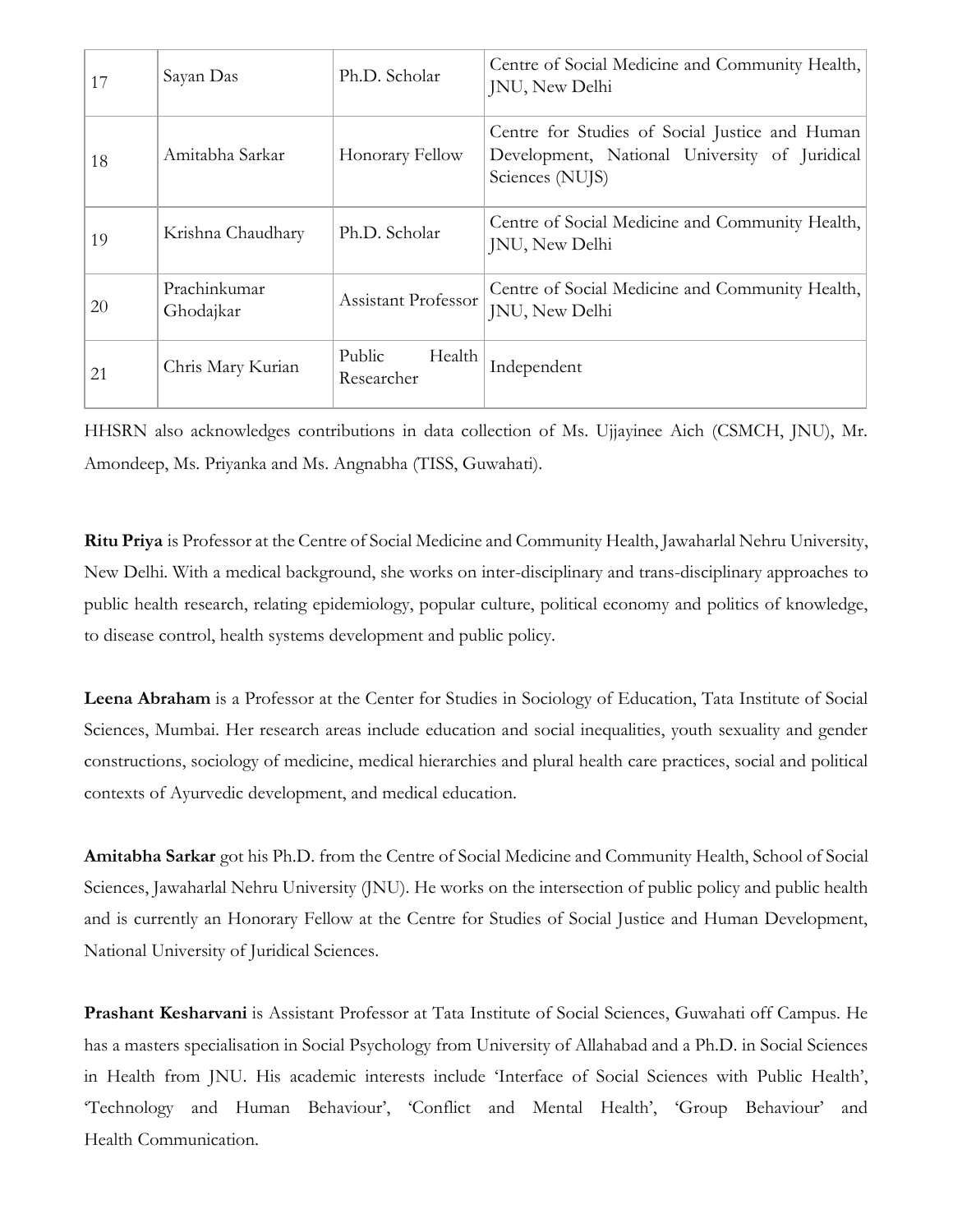**Unnikrishnan P.M.** is a Professor at the Centre For Local Health Traditions and Policy, University of Transdisciplinary Health Sciences and Technology, Bengaluru. His research interests are AYUSH and Local Health Traditions in health systems, public health, traditional knowledge epistemology, bio-diversity and sustainable development.

# **Contact Email**: [hhsrn2021@gmail.com](mailto:hhsrn2021@gmail.com)

# **End Notes:**

i. There is no one definition of the Indian middle class. Scholars generally use income, assets and other social characteristics to identify its members. The households fall in a wide range between poor and extremely rich categories with educational, occupational and cultural attributes such as urban orientation, English speaking, salaried or self-employed occupations etc. (Lobo & Shah 2015). From colonial era to the Nehruvian model of development to the post-liberalisation period, Indian middle class has always been playing the role of chief anchor in economic development. The concept of the middle class has its root in the discourse of development wherein it's proportion in the population is categorised as an important indicator for national economic prosperity. In general, it has a significant role in shaping public opinion.

ii. **The Hindu Centre for Politics and Public Policy. 2020**. Resources | COVID-19 Compendium: Official Information on COVID-19 Released by India and the WHO, March 28. [\[https://www.thehinducentre.com/resources/article31149551.ece\]](https://www.thehinducentre.com/resources/article31149551.ece).

## **References:**

[*All URLs are last accessed on January 12, 2022*]

**Arora, K., et al. 2020**. [Locked-down: Domestic Violence Reporting in India during COVID-19,](https://www.oxfamindia.org/blog/locked-down-domestic-violence-reporting-india-during-covid-19) Oxfam India, Blog, August 3. [https://www.oxfamindia.org/blog/locked-down-domestic-violence-reporting-indiaduring-covid-19].

**Aslany, M. 2019**. [The Indian middle class, its size, and urban-rural variations,](https://www.tandfonline.com/doi/full/10.1080/09584935.2019.1581727) *Contemporary South Asia*, February 19, Vol. *27* (2), pp.196–213. [https://doi.org/10.1080/09584935.2019.1581727].

**Auerbach, A. M., and Thachil, T. 2021**. *[How does Covid-19 affect urban slums? Evidence from settlement](https://reader.elsevier.com/reader/sd/pii/S0305750X20304319?token=4C3B8E60169B3BE5333028DE79E792E75B1BEEF55EE6FC170C5B2EA6CA5D831AF811A6B64E39A5F603F19CE5FBB69443&originRegion=eu-west-1&originCreation=20211217155314) leaders in [India](https://reader.elsevier.com/reader/sd/pii/S0305750X20304319?token=4C3B8E60169B3BE5333028DE79E792E75B1BEEF55EE6FC170C5B2EA6CA5D831AF811A6B64E39A5F603F19CE5FBB69443&originRegion=eu-west-1&originCreation=20211217155314)*, World Development, April, Vol. 140, 105304. [https://www.sciencedirect.com/science/article/pii/S0305750X20304319].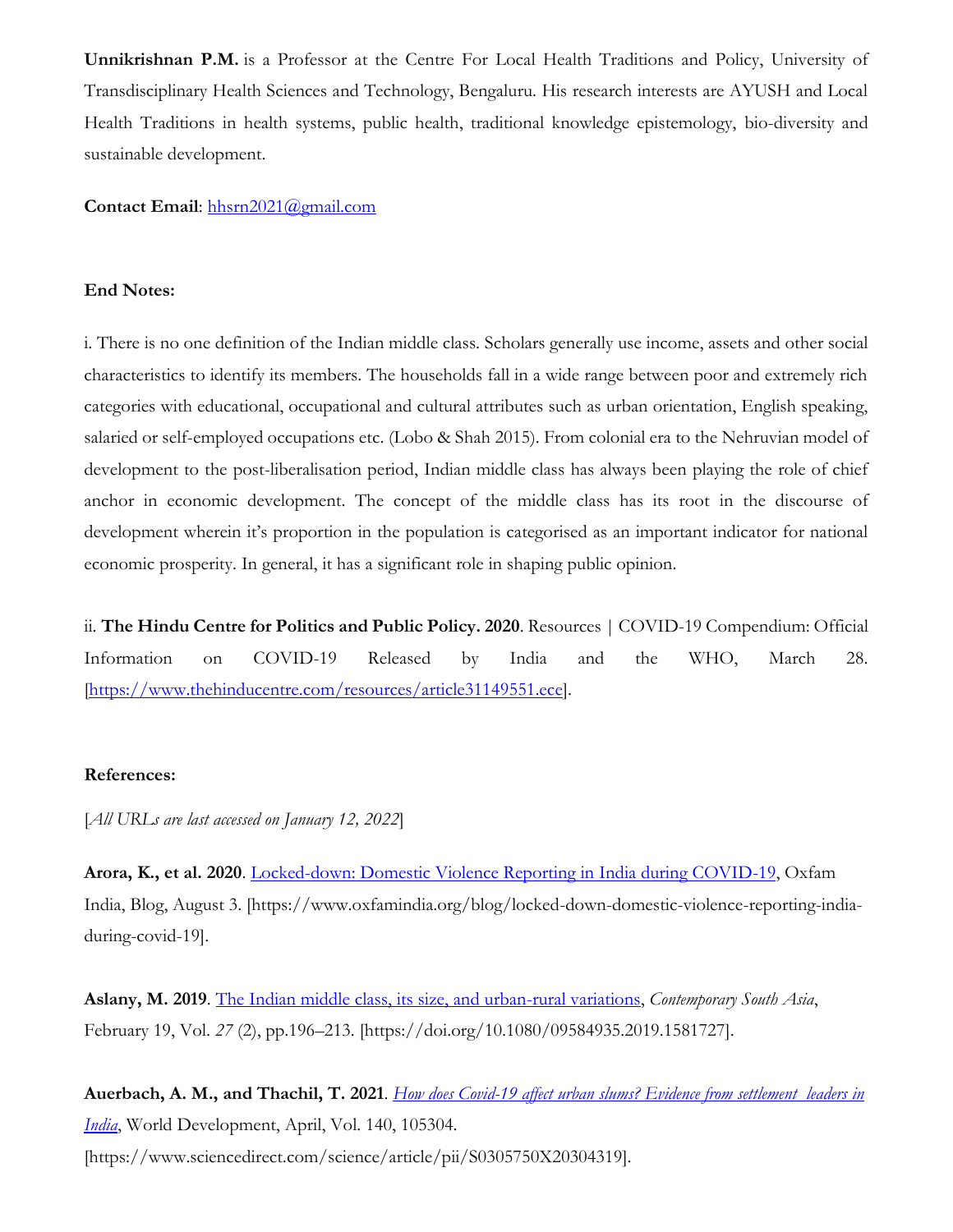**Bickley, S.J., et al. 2021**. [How does globalization affect COVID-19 responses?,](https://globalizationandhealth.biomedcentral.com/articles/10.1186/s12992-021-00677-5) *Globalization and Health,* 17**,** 57, May 20. [https://doi.org/10.1186/s12992-021-00677-5].

**Boin, A., et al. 2021**. [Governing the Pandemic](https://link.springer.com/book/10.1007%2F978-3-030-72680-5)*, Springer International Publishing*. [https://doi.org/10.1007/978-3-030-72680-5].

**Fernandes, L. 2006**. *India's new middle class: Democratic politics in an era of economic reform,* University of Minnesota Press.

**Fernandes, L. 2011**. *Hegemony and inequality: Theoretical reflections on India's' 'new' middle class*, In *Elite and Everyman,* Routledge India, pp. 58–82.

**Ghodajkar, P., et al. 2020**. *Towards Re-Framing Operational Design for HFA 2.0: Factoring in Politics of Knowledge in Health Systems*, Medico Friend Circle Bulletin, February, 380: 16-25.

**Ghosh, J. 2020**. A critique of the Indian government's response to the COVID-19 pandemic, *Journal of Industrial and Business Economics*, July 11, Vol. *47*(3), pp.519–530. [https://link.springer.com/article/10.1007/s40812-020-00170-x].

**Grépin K. A., et al. 2021**. Evidence of the effectiveness of travel- [related measures during the early phase of](https://gh.bmj.com/content/6/3/e004537)  [the COVID-19 pandemic: a rapid systematic review,](https://gh.bmj.com/content/6/3/e004537) BMJ Global Health, Vol. 6, Issue. 3, [https://gh.bmj.com/content/6/3/e004537].

**Gwee, S. X. W., et al. 2021**. [Impact of travel ban implementation on COVID-19 spread in Singapore,](https://doi.org/10.1186/s12879-021-06449-1)  [Taiwan, Hong Kong and South Korea during the early phase of the pandemic: a comparative study,](https://doi.org/10.1186/s12879-021-06449-1) BMC Infectious Diseases, August 11, 21:799 [https://doi.org/10.1186/s12879-021-06449-1].

**Iyengar, K. P. and Jain, V. K. 2020**. [COVID-19 and the plight of migrants in India,](https://doi.org/10.1136/postgradmedj-2020-138454) *Postgraduate Medical Journal*, Vol. 97, Issue. 1149. [https://doi.org/10.1136/postgradmedj-2020-138454].

**Jaffrelot, C. 2020**. *[From slowdown to lockdown, India's economy and the COVID](https://www.institutmontaigne.org/ressources/pdfs/blog/slowdown-lockdown-policy-brief.pdf)-19 shock*, Policy Brief, June 11, Institut Montaigne. [https://www.institutmontaigne.org/ressources/pdfs/blog/slowdown-lockdownpolicy-brief.pdf].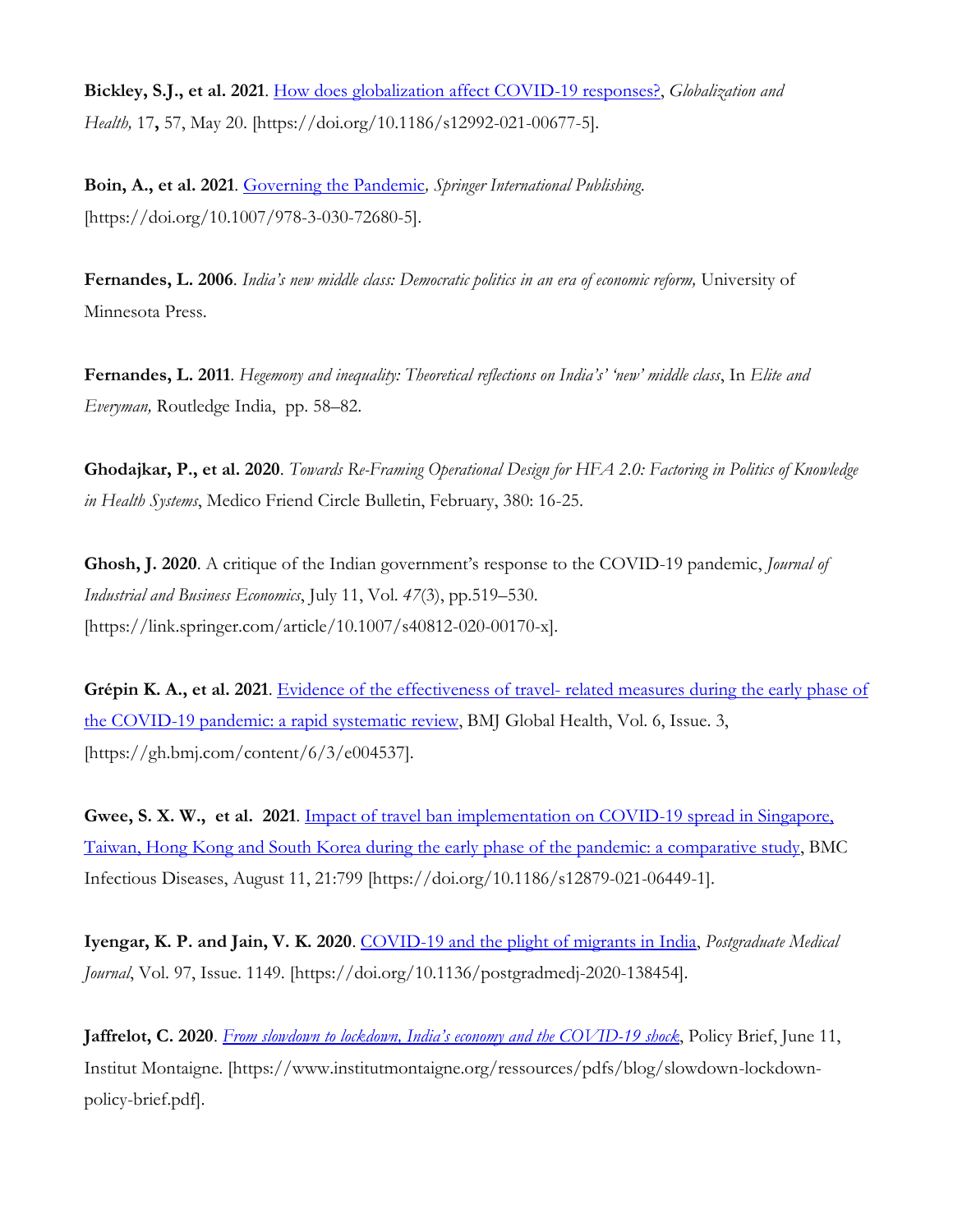**Kesar., et al. 2021**. *Pandemic, informality, and vulnerability: impact of COVID-19 on livelihoods in India*, Canadian Journal of Development Studies / Revue canadienne d'études du development, 42:1-2, 145-164, DOI: 10.1080/02255189.2021.1890003.

**Khanna, A. 2020**. Impact of Migration of Labour Force due to Global COVID-19 Pandemic with Reference to India, Journal of Health Management, Vol. 22 (2), pp. 181–191, DOI: 10.1177/0972063420935542.

**Krishnakumar, A and Verma, S. 2021**. Understanding Domestic Violence in India During COVID-19: a Routine Activity Approach, *Asian Journal of Criminology,* March 10, pp. 19-35. [https://doi.org/10.1007/s11417-020-09340-1].

**Lobo, L and Shah, J. 2015**. *Introduction* in Lancy Lobo & Jayesh Shah [Eds.] The Trajectory of India's Middle Class: Economy, Ethics and Etiquette. Cambridge Scholars Publishing.

Loewenson, R., et al. 2021. [Beyond command and control: A rapid review of meaningful community](https://www.tandfonline.com/doi/full/10.1080/17441692.2021.1900316)[engaged responses to COVID-19,](https://www.tandfonline.com/doi/full/10.1080/17441692.2021.1900316) *Global public health*, March 18, Vol. 16(8-9), pp. 1439–1453. [https://doi.org/10.1080/17441692.2021.1900316].

**Mishra A., et al. 2021**. Health care Equity in Urban India, Report, Azim Premji University, Bengaluru. **NCRB. 2021**. *Accidental Deaths and Suicides in India 2020*, National Crime Records Bureau, Ministry for Home Affairs, Government of India.

**Ng, C., et al. 2014**. Integrating mental health into public health: The community mental health development project in India, *Indian Journal of Psychiatry*, Vol. *56, Issue.* 3, pp. 215–220. [https://doi.org/10.4103/0019-5545.140615].

**Organisation for EconomicCo-operation and Development. 2020**. [The territorial impact of COVID-](https://www.oecd.org/coronavirus/policy-responses/the-territorial-impact-of-covid-19-managing-the-crisis-across-levels-of-government-d3e314e1/)[19: Managing the crisis across levels of government,](https://www.oecd.org/coronavirus/policy-responses/the-territorial-impact-of-covid-19-managing-the-crisis-across-levels-of-government-d3e314e1/) OECD Policy Responses to Coronavirus (COVID-19). [https://www.oecd.org/coronavirus/policy-responses/the-territorial-impact-of-covid-19-managingthe-crisis-across-levels-of-government-d3e314e1/].

**Prabhu, N. 2015**. *The Indian Middle Class and its Politics* in Lancy Lobo & Jayesh Shah [Eds.] The Trajectory of India's Middle Class: Economy, Ethics and Etiquette.